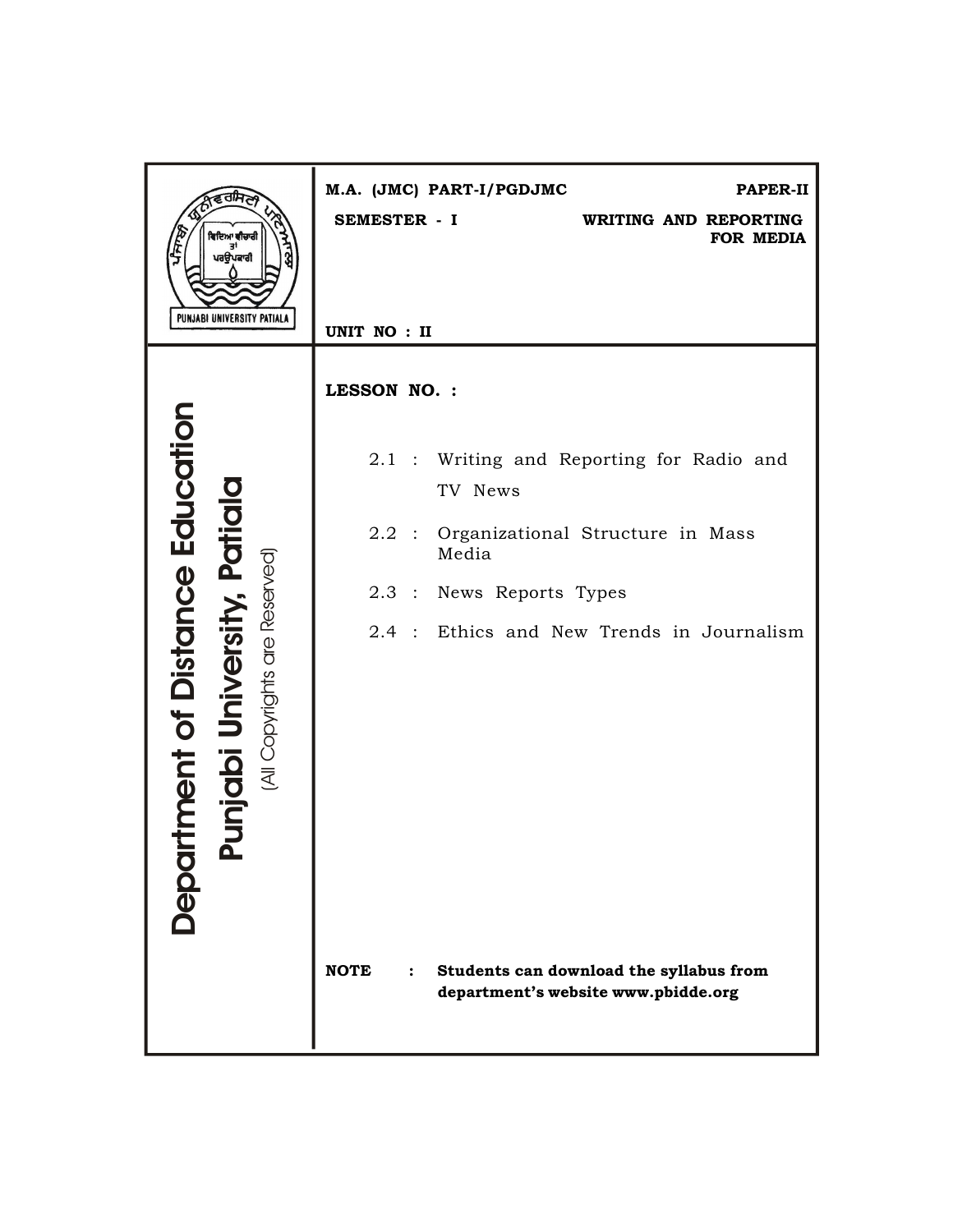**Writing And Reporting For Media** 

**LESSON NO. 2.1 AUTHOR: AMARPREET CHAWLA** 

# **Writing and Reporting for Radio and TV News**

#### **Objectives**

To understand how to write for radio To know the principles for Reporting for Radio To know how to write for Television News Understanding Characteristics and Story Structure of News **Structure**  Writing and Reporting for Radio News Writing and Reporting for Television News Digital Journalism Writing and reporting for Newspaper Characteristics of Television News and its Structure Structure of TV News

#### **Writing and Reporting for Radio News**

Writing for radio is different from writing for print. In print you have space whereas in radio you have time. As this medium uses only one sense and don't have visuals, so the first thing in writing for radio is to write conversationally. A good radio reporting gives the audience the information they need to know and it makes the audience feel like they are part of the story and connects them to that information. There are the things you must keep in mind while writing for radio is as follows:

**Keep it simple and straight:** Radio journalists keep their stories simple as they are writing for listeners not for readers. Don't add unnecessary words to sentences that will not add to what you are trying to say.

**Use Short Sentences:** A script should sound natural when reading. It should be simple and clear. Avoid that words which are hard to pronounce. The readers of newspaper can read sentences that they don't understand two or three times. But in radio, listeners have no option to hear the sentences twice or thrice it they don't understand it in a first take.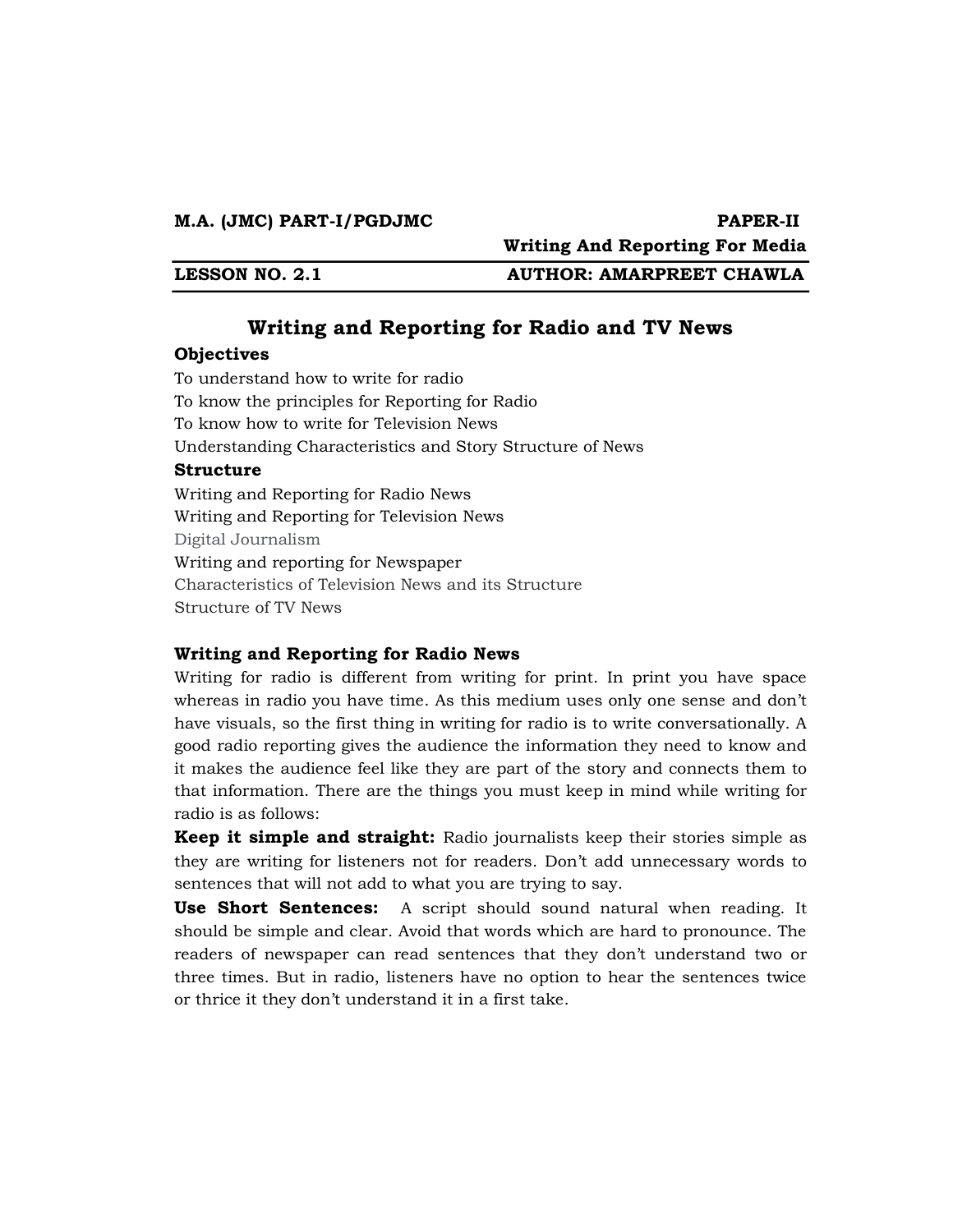**Active voice and present tense:** Try to write script in present tense and use active voice if possible.

**Understand your audience:** Keep in mind the target audience while writing for radio such as age, economics, or lifestyles that give it a somewhat common identity.

**Avoid too many figures**: Radio is not the medium for detailed numbers and figures. Instead of writing- 'Well over 10000 people have signed the petition against the new farms bills' instead 10122.

**Use of Abbreviations:** Use only very popular abbreviations such as BJP, UPA, NDA. Otherwise your audience will not be able to understand it. Even the news reader must pronounce the proper noun or name first time, followed by the abbreviations in the next sentences.

**Sequence:** Hard and the most important stories with updates must be at the top followed by the least important. Your audience is turning into the broadcast to know what's happening. Each of your script must therefore start with the freshest news.

**Avoid Homophones:** Avoid words with having same pronunciation but with different meanings such as to and too, Weight and wait. These words will create doubt in the audience's mind.

#### **Writing and Reporting for Television News**

Nowadays, the element of timeliness is the most important. The concept of breaking news has also changed the news selection process. Stories can be covered live as very little time is needed to get OB van or with Solo Live streaming operational once the TV crew arrives on the scene. A story being reported live from one corner can be telecast across the world. The element of timeliness has become very crucial and it has changed the news presentation style. With the help of variety of graphics and animation, news can also be presented without visuals. As radio bulletin content is presented for ears, Television news story is presented for both eye and ears. The golden rule for TV news is: write like you talk, not like you write. To communicate information it must presented in simple language which most viewers would understand. The following rules must be remembered in writing the news for television.

**Clarity:** The first rule of TV news is that the story must be clear so that viewer could understand it, unlike the reader; the viewer has no second chance to go over the material. TV news is written on the wind-here for the instant, gone the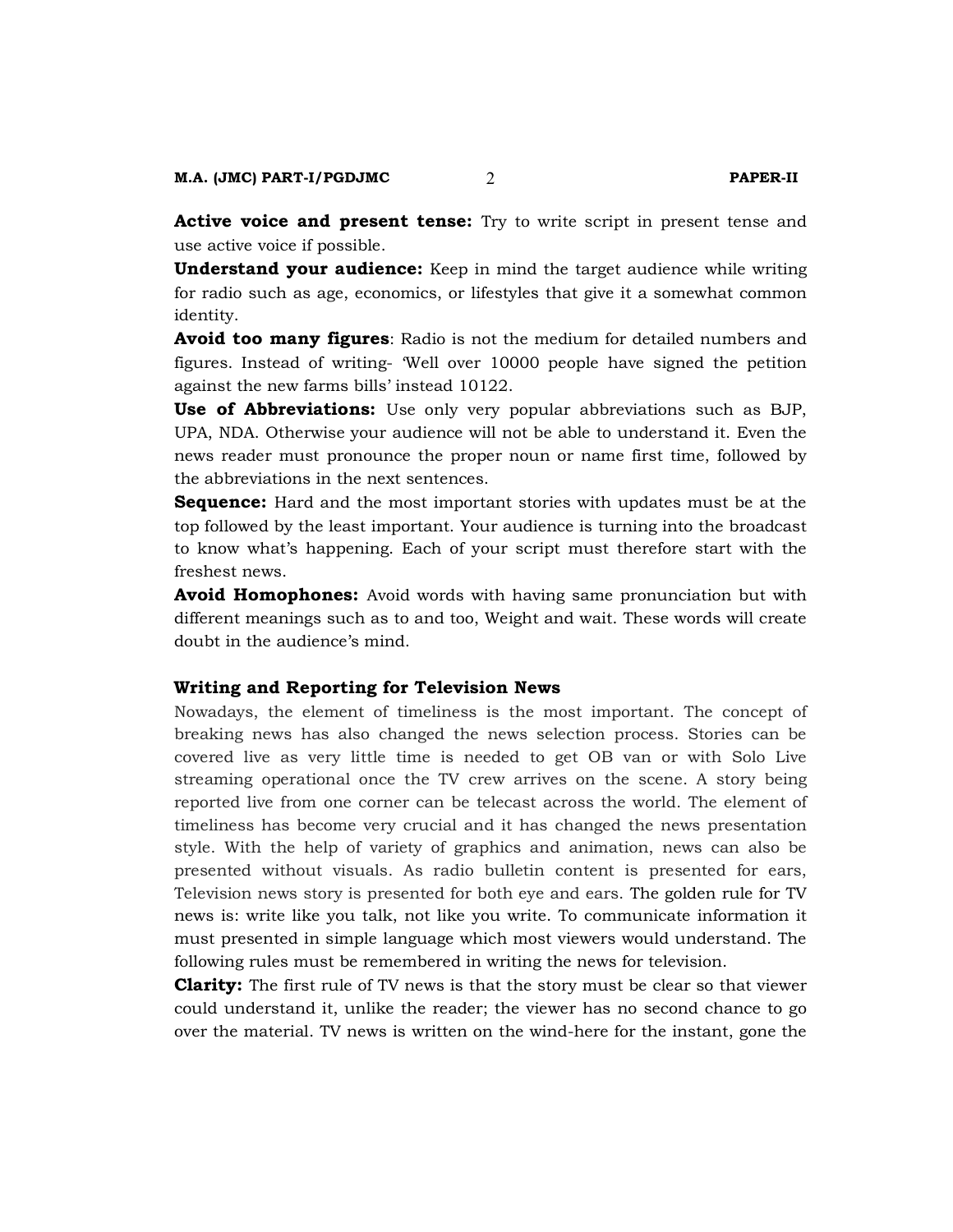next moment. The script writer of TV news must be able to make complicated stories simple. The news content must be conveyed to the viewers

**Brevity:** The information needs to be concise, to the point and yet informative without any sort of opinion injected into it. Long sentences cannot be read easily by the newscaster, and even a viewer will find it to difficult to understand it. Every sentence that you write for broadcast should be short, simple and easy to understand.

**Use of active voice and Present Tense**: The element of immediacy is one of the biggest assets of the TV medium in reporting news. Every effort should be made to include up-to-date reports and to write script for news bulletin in a manner that sounds fresh and timely. With this in view, the present tense is preferred. It indicates that the action is still going on.

**Updated Information:** As the element of immediacy is one of the biggest assets of the TV medium in reporting news. So, every effort should be made to include up-to-date reports and to its viewers. It can be done with the help of live footage, graphics, animation, phono and even with breaking slides.

**Deal with facts**: As a reporter you are supposed to deal only with facts rather than fiction. It is the duty of a reporter to convey facts to the viewers.

**Simplify numbers:** When writing for newspaper, you do provide specific numbers and information. But writing for TV, instead of saying that fiscal deficit is Rs 70626 crores, simply state that more than seventy thousand crores as a viewer's ears cannot handle a large series of numbers at once.

**Write in figures:** Write in words not in numbers, so that anchor can read without any fumble. As most of the news bulletins are live and news readers hardly get time to read news script prior to the news bulletin, so if any factual information is presented in numbers such as 420000 thousand covid patients recovered so far, will make anchor think for a while. Instead it should be mentioned as forty two thousand.

**Avoid repetition:** Repetition should be avoided. If the news is being presented as a news package, make sure that the content in the voice over should be repeated as in the sound bite. Same is the case with piece to camera. Most of the time reporters deliver content in Piece to camera which already being conveyed in the voice over. Similar is the case of visuals. If same shots will be telecast again and again, viewers might lose interest and will change channel.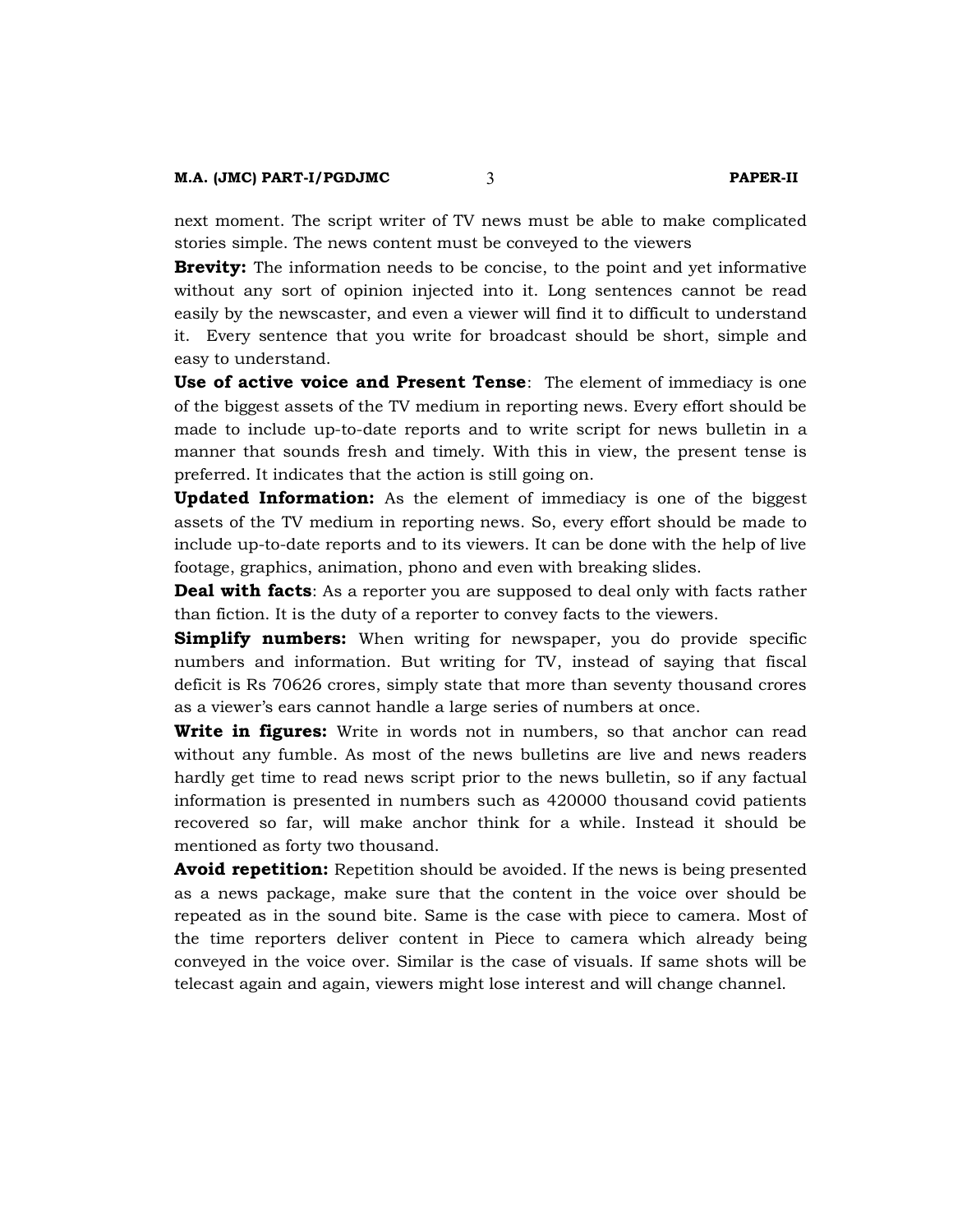#### **M.A. (JMC) PART-I/PGDJMC** 4 **PAPER-II**

#### **Digital Journalism**

Digital Journalism, also known as online journalism is a contemporary form of journalism where news content is reported, processed and distributed via internet. It can also be defined as any form of journalistic content posted on Internet. It can be in the form of text, images, audio or video. All aspects of journalism right from the reporting, processing, distribution are witnessing a sea change. The advent of Internet and consequent changes in mass communication opened up immense options and opportunities to journalism. Now we are witnessing a paradigm shift of consumption of news across various formats like print media, radio TV and digital platform. As an impact of digital technology on journalism, the audience has changed their pattern of use of news.

In the early days of reporting, all print media journalists needed were a pen and a paper to file stories. Similarly for TV journalists, they required a bulky video camera, but now they are armed with merely a smart phone with high speed internet. Due to everybody's busy life, so content is shorter than it used to be.

There is a focus on getting a lot of information into a short space. The packaging and the aesthetics of content has also been changed due to the aggressive digital evolution. The large scale use of services like Facebook, Twitter, Instagram and YouTube has allowed news organisations to offer regular updates to consumers on current events. Media organisations try to hook the readers by providing a variety of colored images, visuals with dramatic music.

#### **Writing and reporting for Newspaper**

Writing for Newspaper is different from writing for radio and television. Newspaper, as you know, is a daily publication covering variety of content. The presentation of the content also varies as per the needs and requirements of the format followed by the newspaper organizations. However, the basic functions remain the same - to inform, educate and entertain. If you have a nose for news, writing a report is a simple task. A report is a story that has just happened or it may be an update of the previous story already published. Writing a news report is easy if you are clear with your basics. One should keep in mind 5Ws's and one H while writing about an event. It is the lead that must represent your best judgment of news value. Writing lead is the hardest part of reporting. It is the lead that must capture the essence of the news story. There are various types of leads and the selection of types of lead depends upon the content and news worthiness of the news. The treatment of the report also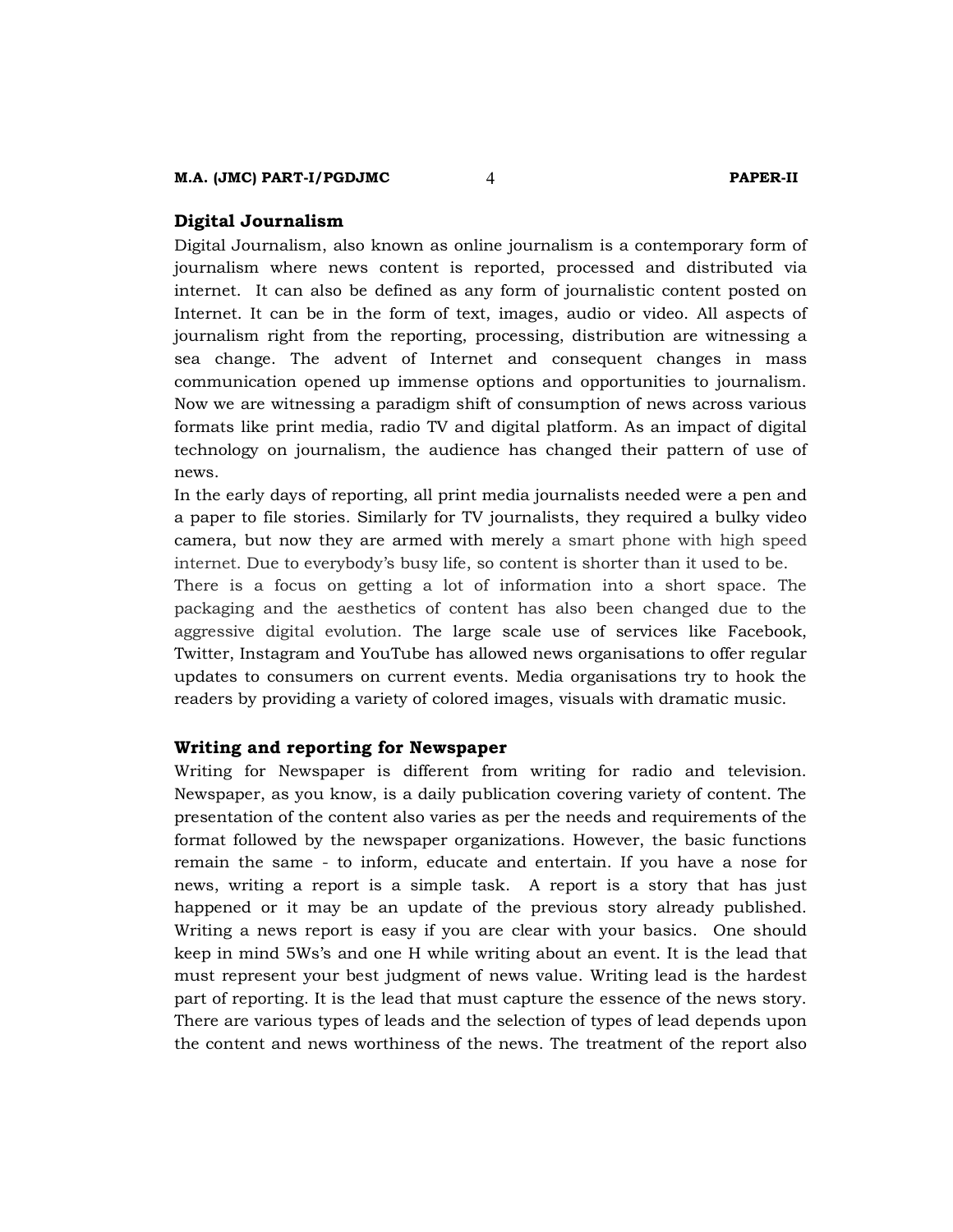depends upon the elements and gravity of the news as well as the policy of the organization. In most of the cases, the Inverted Pyramid style is followed. While writing news report, there are important points to be kept in mind are as follows:

- 1. The opening paragraph or lead should be concise and explain the main content as much as possible. Even if someone reads no further, he or she should know what has happened.
- 2. The most relevant information must be given at the top. If report end up being too long for the newspaper, they should be able to cut from the bottom.
- 3. Try to include 5W's and one H.
- 4. Facts must be checked twice or thrice as reporter deals with the facts not fiction.
- 5. Avoid too lengthy sentences. It should be short and punchy.
- 6. Spelling and grammar should be checked. Make sure to proofread spelling and punctuation.
- 7. Repetition must be avoided. Don't exaggerate the content.
- 8. Try to find out the best catchy headline so that it makes reader to read the story.

Reporting involves gathering facts and presenting them objectively. To weave a story if demands hard work, patience and practice. Chasing a story, collecting facts from various sources with an effort to dig up the truth, reporter performs the duty so that readers get true information about the event. There are various different beats for reporting which are as follows:

- 1. Political reporting
- 2. Court Reporting
- 3. Crime Reporting
- 4. Sports Reporting
- 5. Entertainment Reporting
- 6. Business Reporting
- 7. Health reporting
- 8. Education Reporting

There are following requirements for news reporter which are as follows:

- 1. A reporter should have the ability of news reporting and writing skills.
- 2. A reporter should have command over language.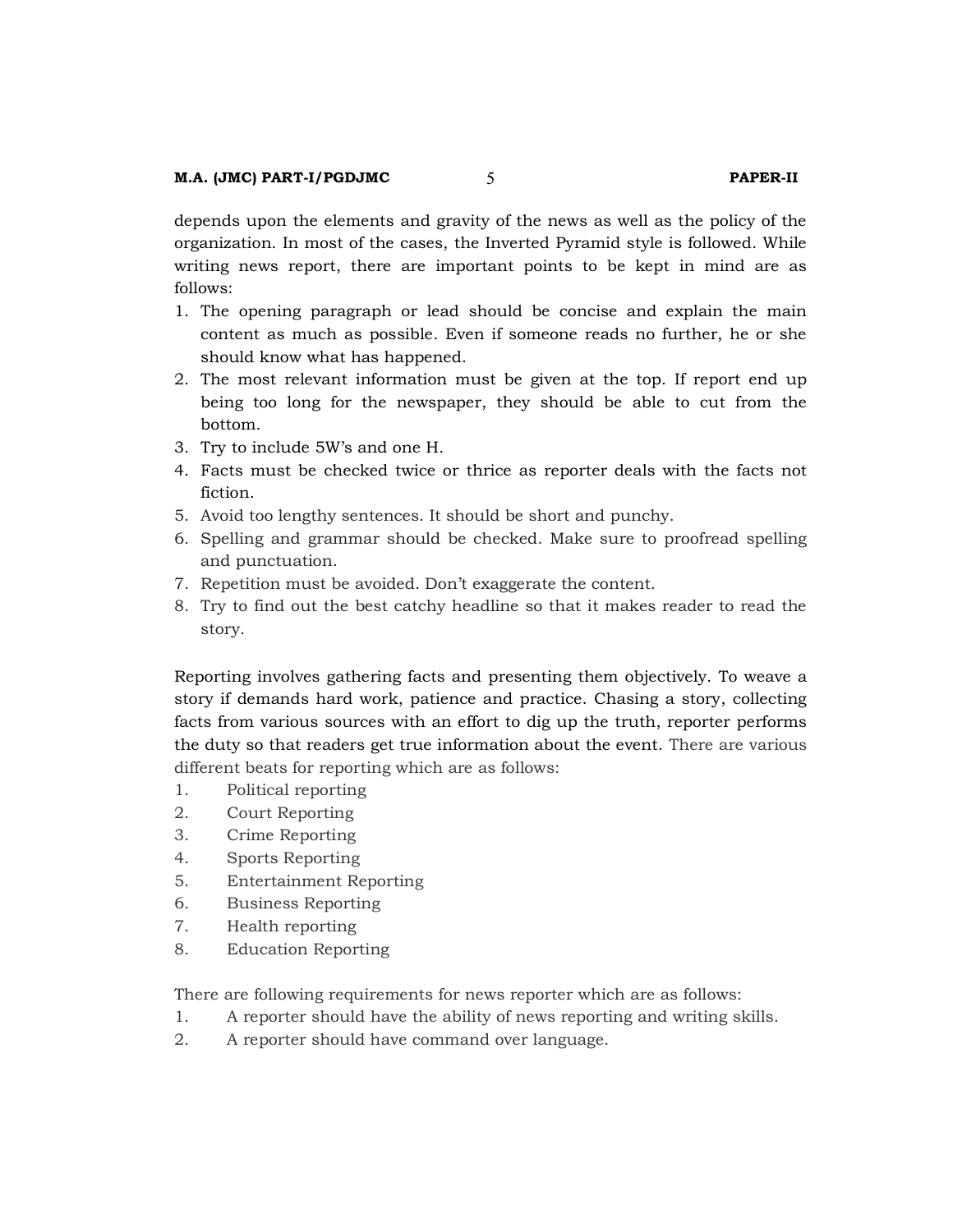#### **M.A. (JMC) PART-I/PGDJMC** 6 **PAPER-II**

- 3. A reporter should have nose for news.
- 4. A reporter should have art to craft a story.
- 5. He should have capability to develop a story from the facts.
- 6. News is a perishable commodity that must be given to the public while it is fresh, so a reporter must be energetic to respond quickly and work hard to meet the deadline. He should develop a system to ensure that none of the interesting news is missed by him.
- 7. A reporter must have a complete knowledge of press laws.
- 8. Reporters obtain information through a variety of reporting techniques, which include interviews, research articles and reliable sources.
- 9. A reporter should not intrude or invade the privacy of an individual.
- 10. Reporters don't have the right to state something defamatory or libelous against any individual or organization.
- 11. A reporter should not publish anything which is obscene, vulgar or offensive.
- 12. A reporter should avoid presenting acts of violence, armed robberies and terrorist activities in a manner that glorifies the criminal's act.

### **Characteristics of Television News and its Structure**

The 24-hour news cycle came in with the advent of cable and satellite television and brought with it, a much faster pace of news production and reporting, with constant updates. News channels have a legal and moral responsibility to provide factual and informative inputs to society. Television opened new horizons for viewers; as while sitting in living room, anyone can access information about what is happening in the distant places. Prime times news debates are often credited with shaping public opinion across the country. 24X7 Indian news channels grabbed that issue, with minute by minute update, digging into the facts. With Upper band, lower band, ticker, aston band and news flash, the channels are flooded with information. Cut throat competition is another factor in which every channel wants to be the first to break the news

Television as a mass medium is very important at present. Specially, news channels have a very crucial role in the television industry. With increased resources and technical advancement, every channel tries to show each and every story in multiple windows so as to show that their channel knows the gravity of the news and their correspondents are present everywhere. Every second counts in news. Any event or happening of utmost importance are shown in multi windows.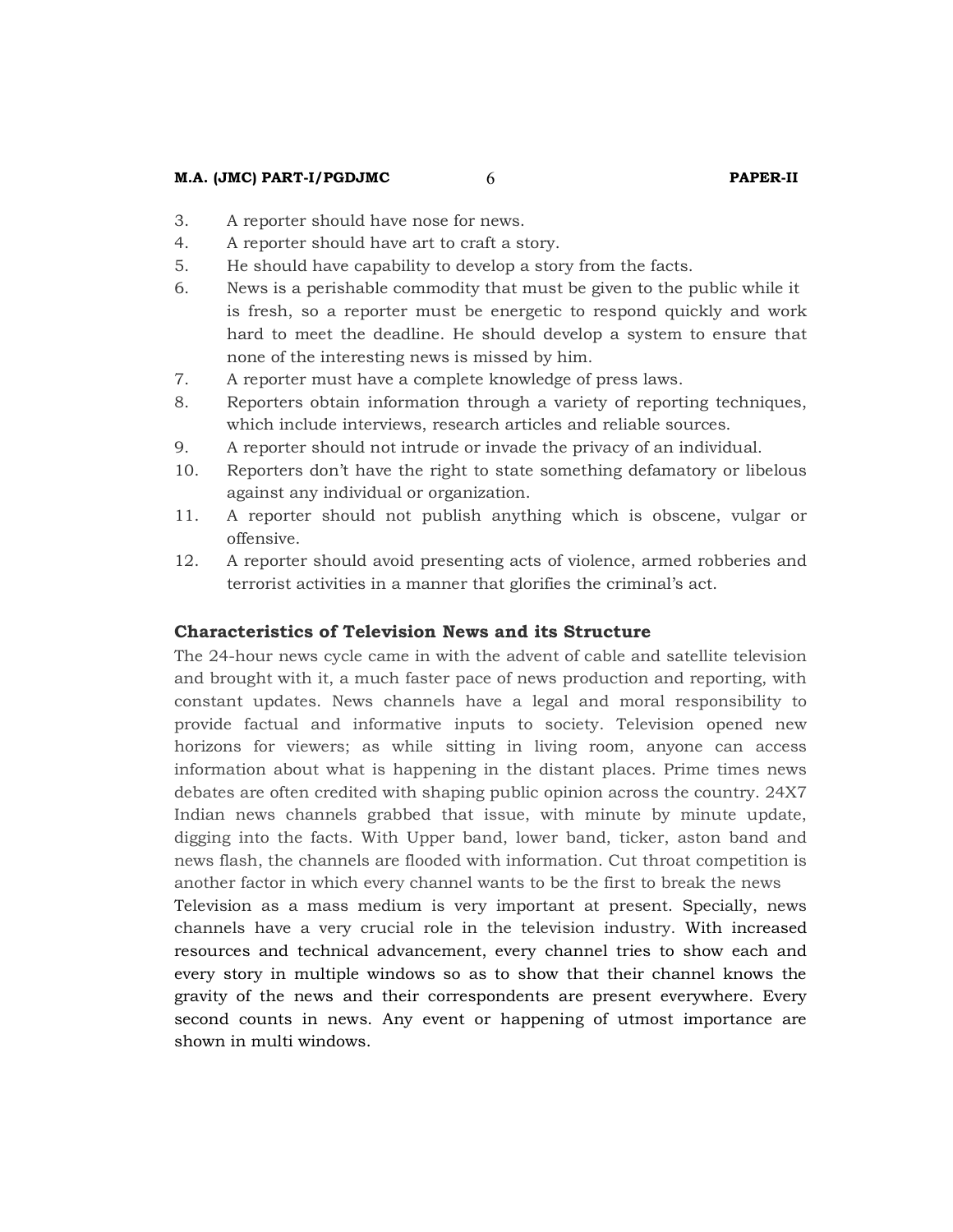#### **Structure of TV News**

Television news channels structure can be divided into parts

- 1. Editorial Staff
- 2. Technical Staff

**Editorial Staff**- Editorial Staff is concerned with the news content. What is to be on air and what is to be dropped is decided by the editorial staff. It includes Channel Head, News editor, Executive Producer, Input Head, Output head, Assignment desk in-charge, Producer, Associate producer, Assistant Producer and Production Executive. This editorial staff is further divided into two categories:

- 1. Input
- 2. Output

**Input Staff**- Input is one of the most important departments of a news channel, which has responsibility to arrange raw material from different sources for news as well as programming. Assignment desk performs the most crucial role in providing the content to the news channel. The input staff remains in touch with reporters, stringers, bureaus and news agencies. They also do analyze all news sources, newspapers and other news channels. Input staff gives the story idea to the output. They manage Outdoor broadcast vans also. Input provide the content whatever required by the output.

**Output Staff**- Output deals with the production process. Whatever will be telecast, output staff prepares it. News editor, Executive Producers and Producers decide the treatment of the news. Weather it is to be treated as Anchor Shots, Anchor Graphics, or News package, it's all decided output. All these technical terms are discussed in detail:

**Anchor/ Shots**- When a news reader reads a brief introduction of news and that's followed by shots relating to that story in the anchor shots. No voice over and bite is used in anchor/shots.

**Anchor/ Sound Bite**- Sound Bite is a brief recorded statement broadcast especially on a television news program. Generally, it is short comment by a politician or personality that is taken from a longer conversation or speech and broadcast alone because it is very special, interesting or effective. When news reader gives introduction of any particular story followed by sound bite of concerned person without any voice over is known as anchor/ bite.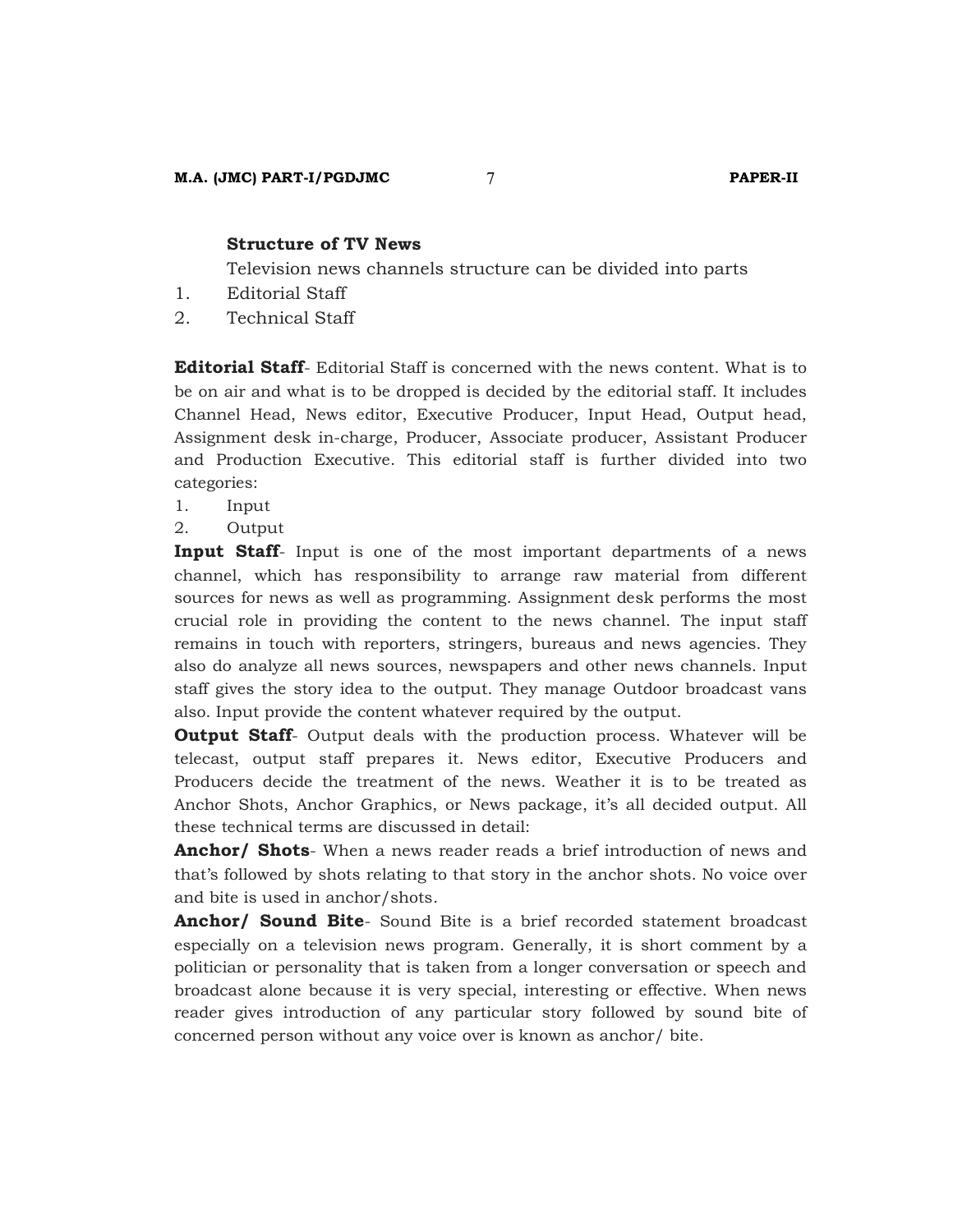**Anchor/Shots/Bites-** In this format, news reader gives introduction of the news followed by shots and bytes relating to that story but without any voice over.

**News Package**- The meaning of packaging is to wrap or to protect goods. It is more concerned with the marketing where there is always an emphasis on how to make a product more attractive so that it could increase its sales ability. The term packaging in television is very similar to the other commodities, where raw material, in the form of information, is processed and polished in a way to make it presentable. A news package is a format of storytelling on television channels which may include visuals, graphics, animation, voice over, sound bites, piece to camera, etc.

**Technical Staff-** This staff deals with the technical aspects of news. It includes staff in Production Control Room, Master control room, V-SAT department, Editing department, Animation department, Graphics department and camera section. In PCR it includes Sound Engineer and Vision Mixer Operator.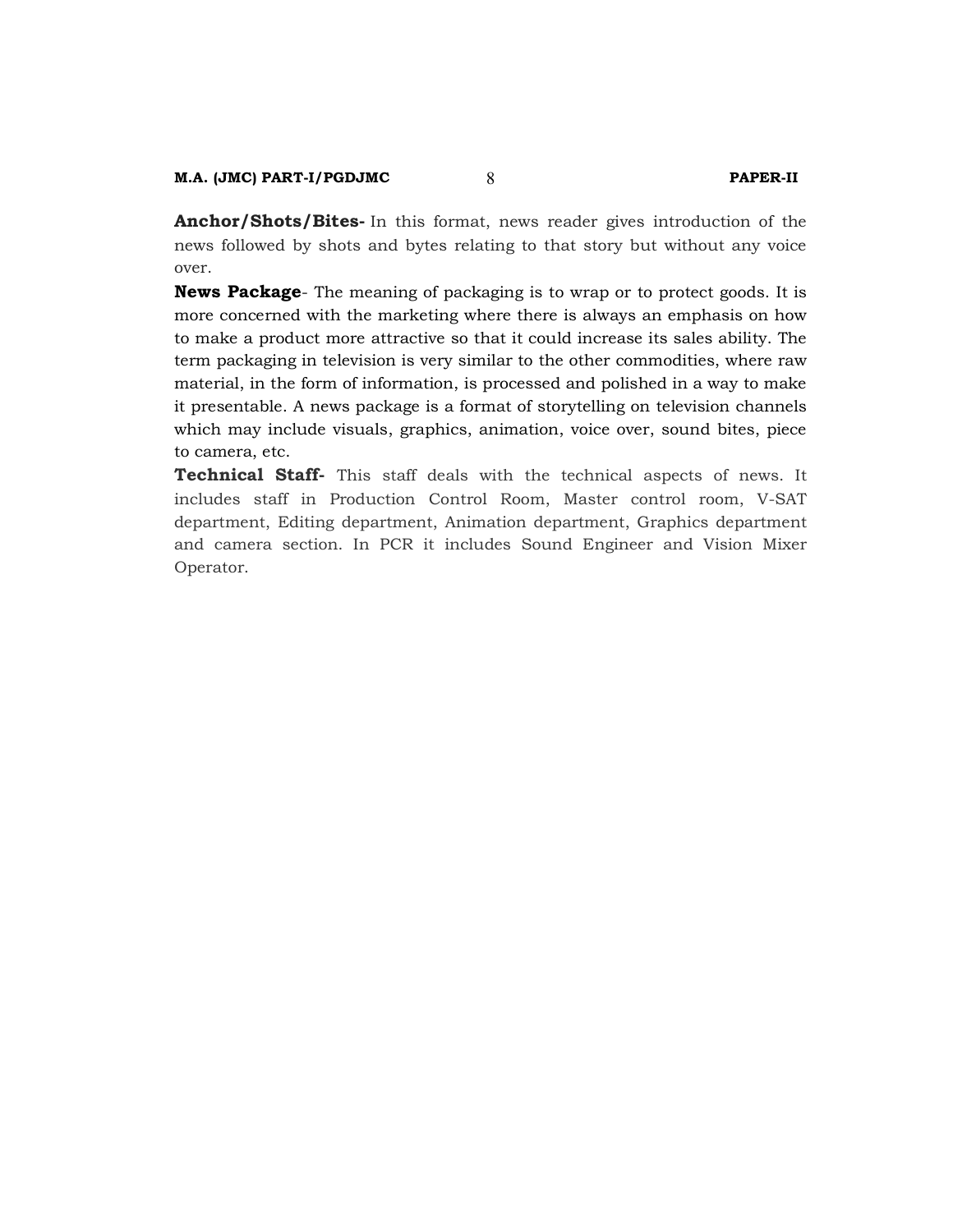**Writing And Reporting For Media** 

**LESSON NO. 2.2 Amanpreet Randhawa**

# **Organizational Structure in Mass Media**

# **1. Hierarchy, functions and organizational structure in Print Media**

- 1.1 Editorial Wing
- 1.2 Business Department
- 1.3 Mechanical Department
- 1.4 Structure of the Editorial Department

# **2. Hierarchy, functions and organizational Structure in Broadcast Media**

- 2.1 Advertising Sales
- 2.2 Assignment Desk
- 2.3 Audience Research
- 2.4 Editorial
- 2.5 News Collection & Reporting
- 2.6 News Production
- 2.7 Online Community Development
- 2.8 Web Content

# **3. Hierarchy functions and organizational structure in Radio**

- 3.1 Organizational Structure of a Small-market Radio Station
- 3.2 Additional Staff
- 3.3 Organizational Structure of Satellite Radio

# **1. Hierarchy functions and organizational structure in Print media**

Organizational structure of a newspaper is not concerned only with writing and editing of newspaper and periodicals. The gathering and transmission of news, business management, advertising and other processes connected with the production of a newspaper also come under the purview of print journalism. The organizational set up may vary form one newspaper to other depending upon the size of the newspaper and the different services catered for the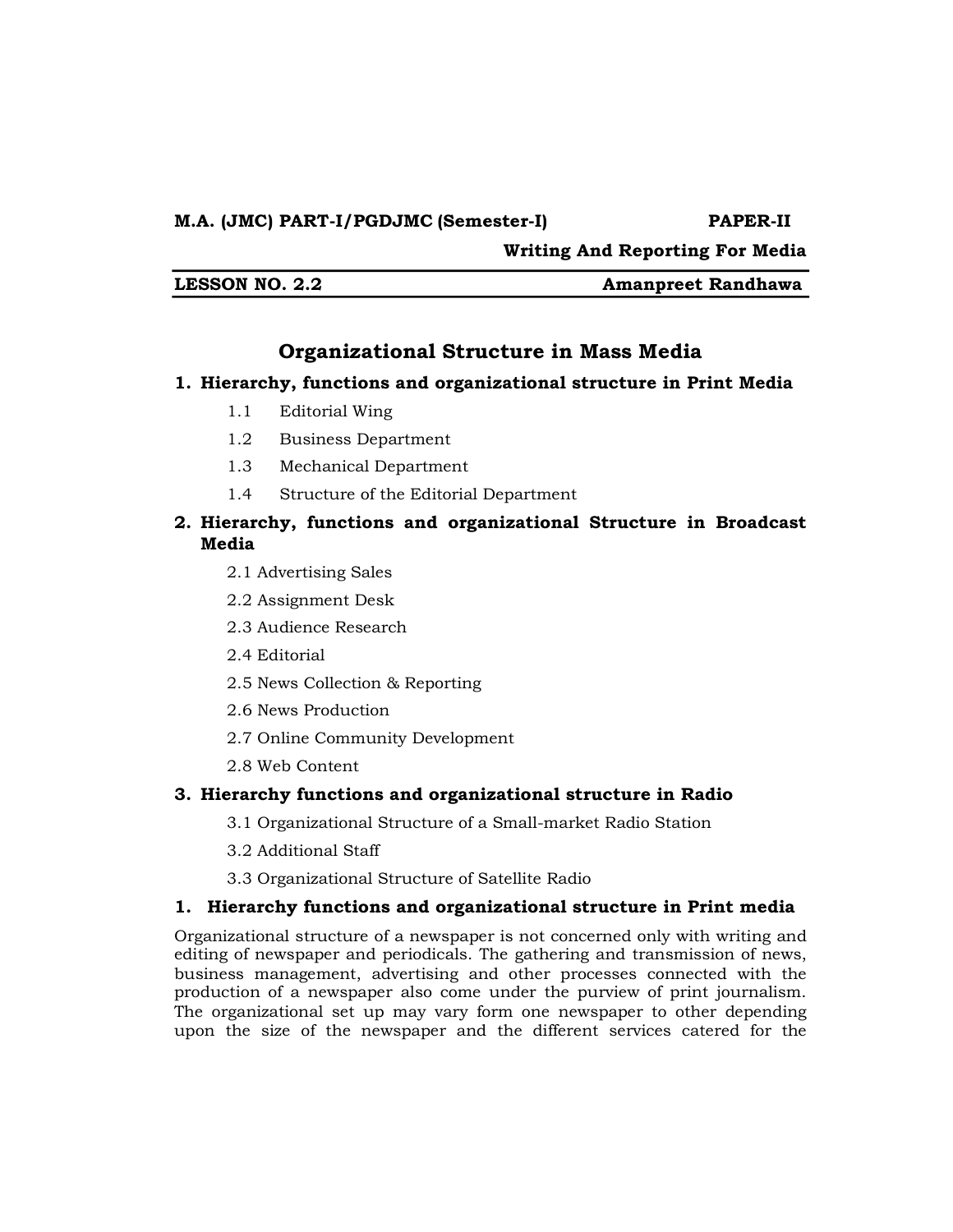#### **M.A. (JMC) PART-I/PGDJMC (SEMESTER-I) 10 PAPER II**

readers. Broadly, most of the newspapers have three main departments: editorial, business and mechanical.

#### **1.1 Editorial wing**

The editorial/news department is the heart of a newspaper. It deals with news, features, comments, columns and editorials and the head of the department is the editor or editor-in-chief. The editor is assisted by associate editors, assistant editors, city editors, chief reporters, who have a team of reporter to cover the local events based on the beats assigned to them. In some newspapers, there are separate desks for national and foreign news, which are fed by news agencies and also by newspapers own correspondents. The editor is also assisted by critics in special fields such as theatre, music, films etc. One important desk and its functionary head i.e. the copy editor, his job is to edit the copy and write headlines.

The editor of a small newspaper multitasks i.e. gathering, editing and printing of news. He also solicits advertisements and looks after, the business side of the paper.

#### **1.2 Business Department**

The second most important department in a newspaper organisation is the business department, which earns revenue for the newspaper. It is divided into two main division-

- a) Advertising
- b) Circulation.

The advertising department may have further sub-divisions such as advertisements for local display, classified advertisements etc. It may also have a research bureau and an art section to help in the preparation of advertisements.

The circulation department deals with the dispatch of copies to the city and beyond the city through road, rail and air. It may also have a promotional wing to boost up the circulation of the paper.

### **1.3 Mechanical Department**

The mechanical department plays an important role. It is generally divided into four parts; composing, engraving, stereotyping and press. In the first, the copy is set into type. The engraving wing is concerned with photos and drawings and makes cut for printing. In the stereotyping room, the plates for the press are cast in the molten metal from the page form. The papers are printed, folded, brimmed, counted and delivered to the mailing section by the press room.

The bigger newspapers have separate administrative or coordinating as well as promotional departments. The administrative department looks after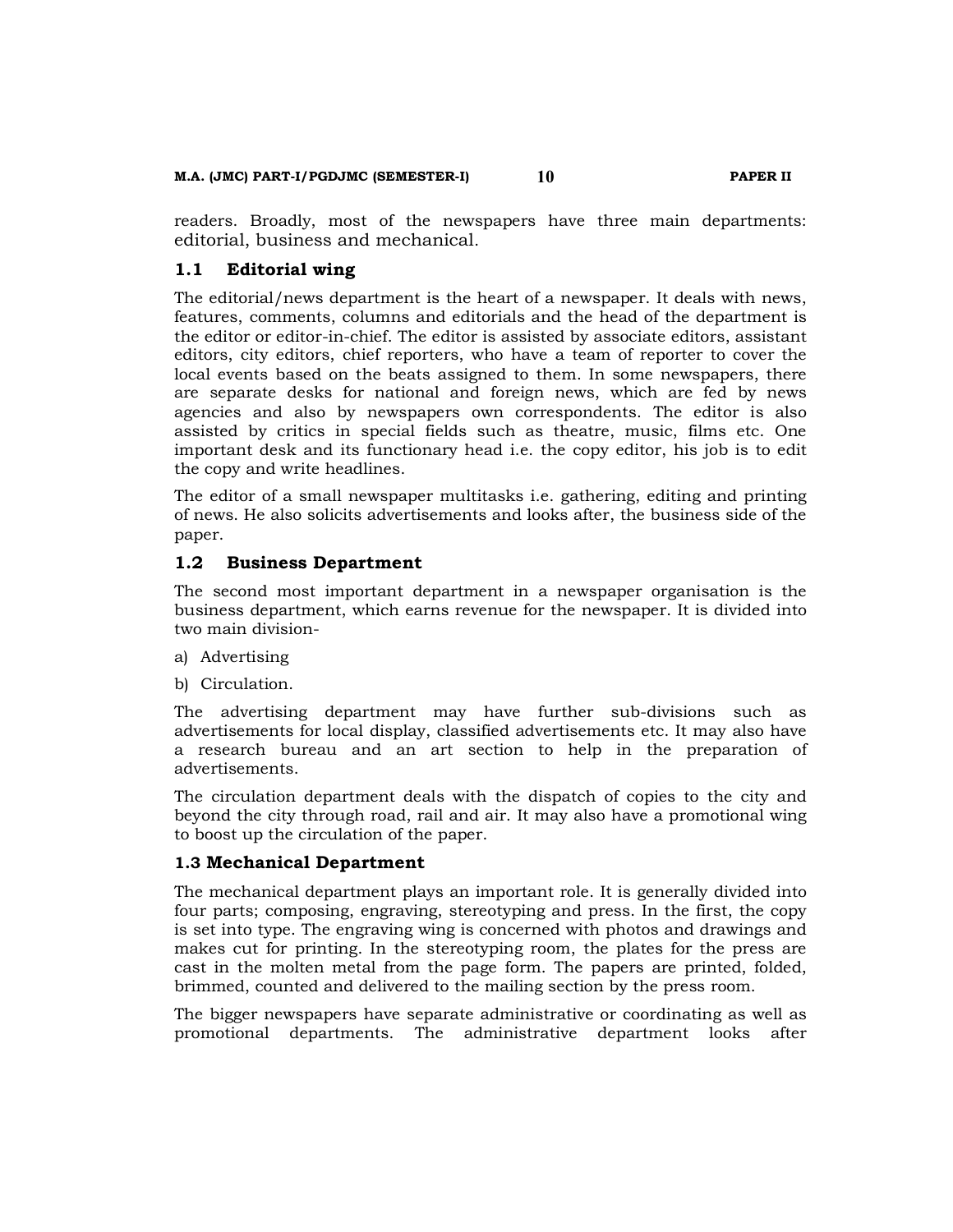administration of different departments while the promotional department deals with all the promotional work in respect of advertisements and circulation. Also it helps to build up the image of the newspaper and endeavours to earn goodwill and understanding of the clientele.

# **1.4 Structure of the Editorial Department**

At top in the editorial hierarchy ranks the editor or an editor-in-chief who plans and directs the day to day operations, supported by a team of news editors, chief sub-editors, senior sub-editors and sub-editors. The news desk usually operates in shifts and each shift is headed by a chief sub, also called as the slot man.

Ideally in a newspaper, it is the news editor who plans and directs page making while the chief sub helps implement his decisions. Reporters and sub editors are pillars of organizational hierarchy. The chief reporter supervises the desk. The hierarchy of authority in the reporting and editing section is as given below.

|                                       | Editor-in-chief |                                        |
|---------------------------------------|-----------------|----------------------------------------|
| <b>Reporting Section</b>              |                 | <b>Editing Section</b>                 |
| <b>Bureau Chief</b>                   |                 | <b>News Editor</b>                     |
| <b>Chief Reporter</b>                 |                 | <b>Chief Sub editor</b>                |
| <b>Senior Reporter</b>                |                 | <b>Senior Sub editor</b>               |
| foreign<br>Special/<br>Correspondents |                 | Special/<br>Magazine<br><b>Editors</b> |
| <b>Reporters</b>                      |                 | Sub editors                            |
| <b>Trainee Reporters</b>              |                 | <b>Trainee Sub editors</b>             |

\*Editor-in-chief may be assisted by associate editor and assistant editors

# **Editor-in-Chief**

The editor holds the key position in the newspaper organization. He/She is responsible for editorial content of the newspaper including everything from comics to news stories to editorials. It is the editor who can be sued for libel, who can be hauled up before the court, parliament and legislature for contempt. A good editor of a newspaper is aware of the scope and interpretation of news. He takes all important decisions connected with the publication of news and expression of opinion on the publication of news and expression of opinion on the vital national and international issues and events.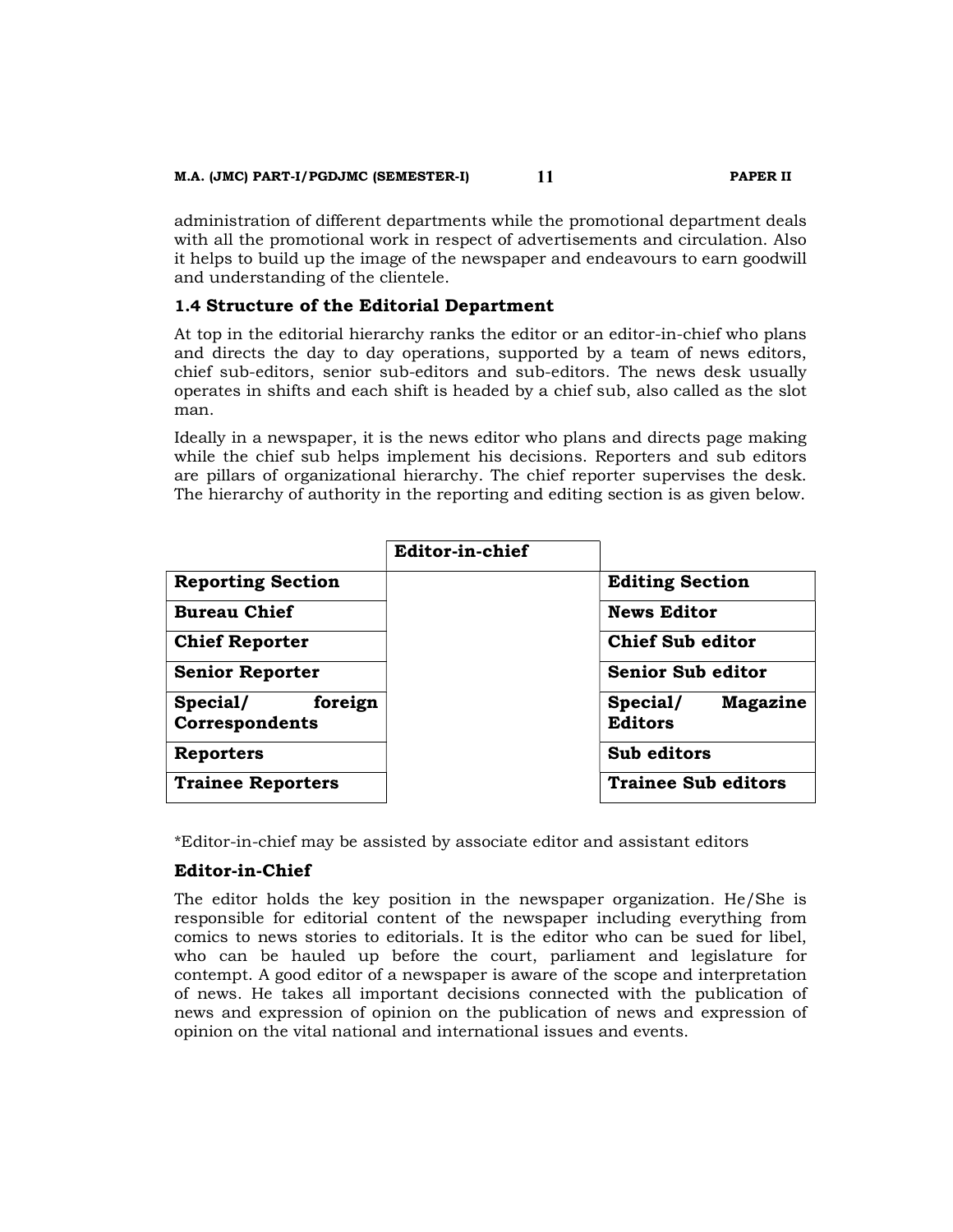#### **News Editor**

The actual news production process is handled by the news editor in a newspaper. All major decisions regarding coverage of news stories are taken by the news editor in consultations with the bureau chief. The news editor, coordinates the news collection process, the editing and the final presentation of news.

#### **Chief Sub-Editor**

Chief sub-editor ensures that copies are judiciously distributed among the subeditors and also ascertains that the copies are edited properly and that they conform to publication style and editorial policy. He may initiate or reply to correspondence regarding material published or being considered for publication.

### **Sub-Editors**

Sub editor or copy editor is described as "the mid wife to the story" and "an unsung hero of a newspaper". Sub-editors work on the copy prepared by reporters. They have no direct involvement in news events. Still they have to make the copy attractive. He/she select news events, remove unnecessary parts and arranges available information in appropriate order. He/she has to check and recheck facts, style, grammar while editing a story for the newspaper. They are also required be put suitable headlines for each story. A good copy editor is an intelligent reader, a tactful and sensitive critic. As the saying goes "any fool can write, it needs a heaven born genius to edit".

#### **Reporters**

Reporters are peoples who know how to dig out information whatever the source and no matter how hidden or obscure it is. A reporter gathers news and writes for his organization. A newspaper's reputation and credibility depends on the reporters. A reporter should have a nose for news i.e. an understanding for news and news value and at the same time the ability to recognize a story while it comes along.

Reporters should be skilled at;

Seeing and hearing

Taking notes

Finding information

Asking questions

Checking and verifying information

Analysing and interpreting information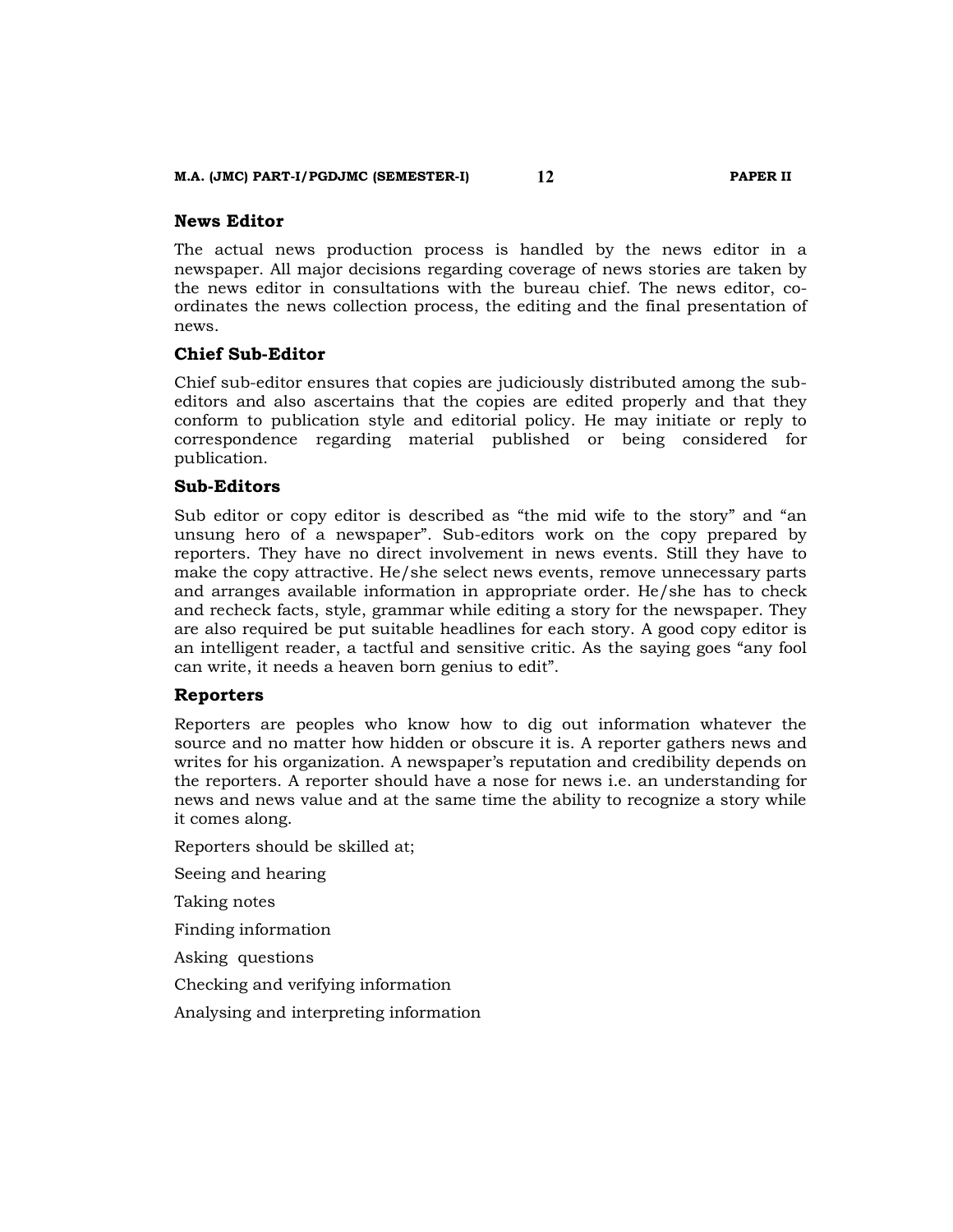#### **M.A. (JMC) PART-I/PGDJMC (SEMESTER-I) 13 PAPER II**

Qualities like alertness, curiosity, speed, punctuality, integrity, tactfulness, fearlessness and clarity of mind.

#### **Free Lancers**

Freelance journalists are not attached to any newspaper or magazine. One who writes on all kind of topics in several newspaper and periodicals without having a regular payroll is known as freelance writer. They quite frequently keep in touch with media organizations and do assignments as per their needs. With a view to meeting their needs, freelancers have to complete these assignments as per the schedule of the publications. Virtually, anybody can be a freelance writer. You must have the grit, determination and willingness to work hard besides possessing good language skills.

# **2. Hierarchy functions and organizational structure in Broadcast media**

The functions listed below make up the organizational structure of a typical broadcast media company.

#### **2.1 Advertising Sales**

Traditionally broadcast media is supported largely by money from advertisers. The commodity that broadcast companies offer to advertisers is human attention during commercial spots. Although the internet has altered the media environment recently, commercials on broadcast networks still command a significant audience share. The functions in this domain involve sales, account and relationship cultivation as well as tracking online viewership metrics. Personnel work as Advertising Account Executive, Local Sales Manager, Director Programme, Marketing & Advertising, Media Buyer with in this Department.

#### **2.2 Assignment Desk**

The assignment desk has one of the busiest functions in the newsroom. The desk distributes time-critical information in the newsroom and often makes rapid decisions about leads. It handles incoming dispatches from the field, monitors emergency scanners and manages news teams and breaking stories. Personnel work in capacity as Assignment Desk Editor, Assignment Desk Assistant with in this department.

#### **2.3 Audience Research**

The audience for Broadcast Media is a highly dynamic group with spectrums of different ages, race, gender, viewing habits, political biases and regional preferences. Ensuring that a Broadcast newsroom disseminates information that is most relevant to the greatest number of people is the job of Audience Research. In addition to increasing the efficacy of the newsroom, Audience Research directly ties into Advertising Sales, which uses demographics and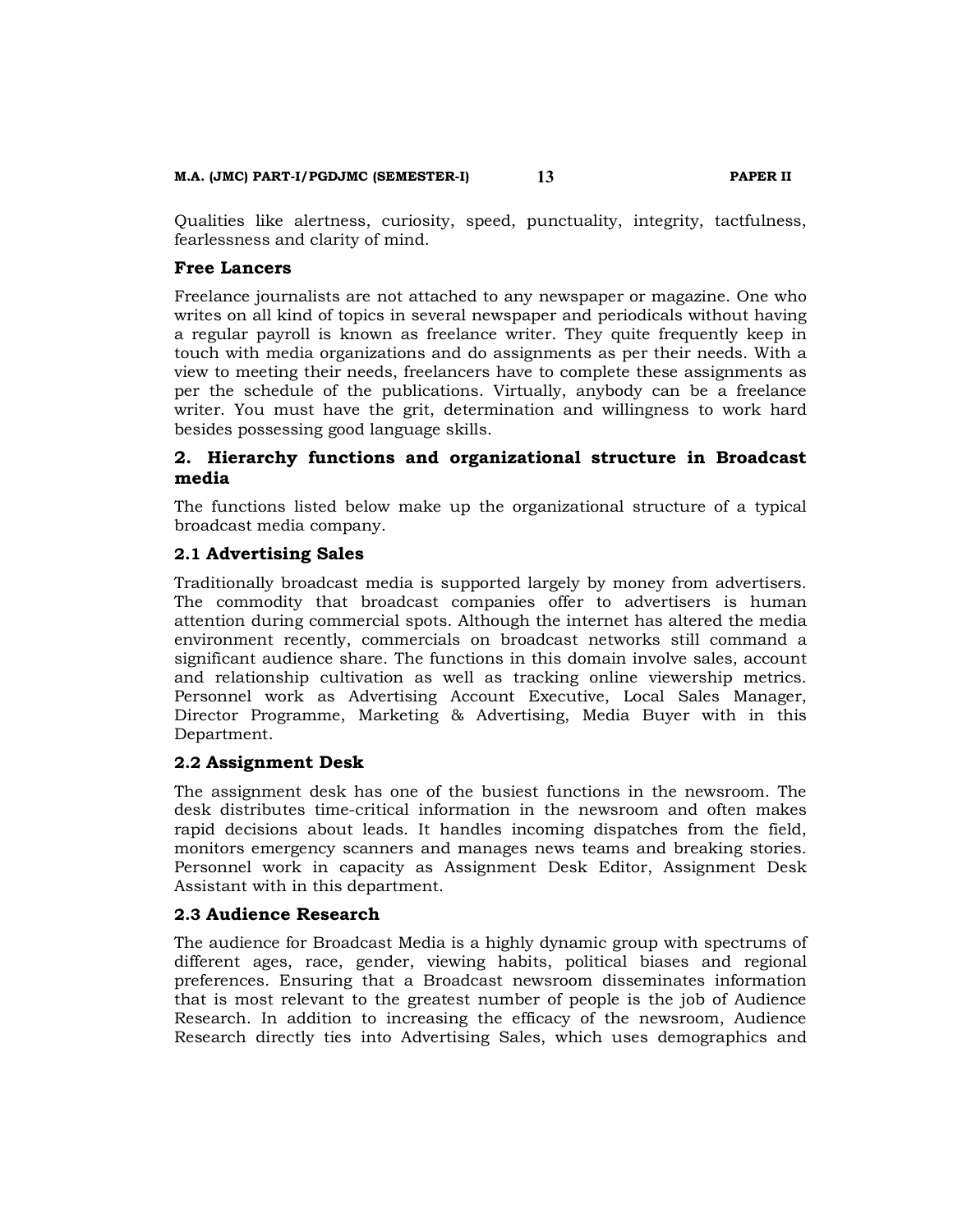#### **M.A. (JMC) PART-I/PGDJMC (SEMESTER-I) 14 PAPER II**

audience statistics to match each time-slot to the most profitable advertiser and drive the top-line of the newsroom's business. Personnel work in capacity as Marketing Associate, Audience Engagement Analyst and Statistician within this department.

# **2.4 Editorial**

The job of the editorial team is to high-make level executive decisions about what stories get coverage and what direction of content the news organization takes, as well as to conduct the day-to-day business of fact-checking, editing for clarity and coordinating activities with hard deadlines. In broadcast, editors are in-charge of budgeting the content with in the broadcast time allotment and this can also involve advertising considerations. Personnel work in capacity as Assignment Editor, Managing Editor, Editor-in-chief and Online editor.

# **2.5 News Collection & Reporting**

Reporting is the centre of any news organization and is the most visible aspect of broadcast media. Famous broadcasters become household names and earn a celebrity status. News collection and reporting involves building report with trusted sources, developing story ideas for the editorial staff to evaluate, writing scripts and coordinating with production teams. In broadcast, there are many extra demands of live performance and facing the camera confidently. Personnel work in capacity as Anchor, Field Reporter and On-Air Reporter.

# **2.6 News Production**

News Production is the stage in which all of the news content from the field and editorial is built into a polished, crisp broadcast. A successful broadcast requires many levels of coordination in real-time. Video producers must edit footage precisely, advertising spots must be lined-up beforehand by the advertising team, camera and sound engineering must work reliably. The human speakers on camera or microphone must also function as adept impromptu performers, as well as professional news-reporters. The personnel work in capacity as Reporter, Broadcast Technician, Creative Director, Production Assistant, Video Producer within this Department.

# **2.7 Online Community Development**

A major driver of traffic from the web is a community of interested and opinionated website users. On Modern websites, comment boards frequently appears beneath stories and videos which facilitate feedback to journalists and public conversations between users themselves. Community moderator's help the most insightful comments gain eligibility with voting and recommendation system and discourage the use of rancorous, ad hominine attacks. A well-run online community creates greater participation and click-through from its users which increases the stature and top-line of a newsroom. The personnel work in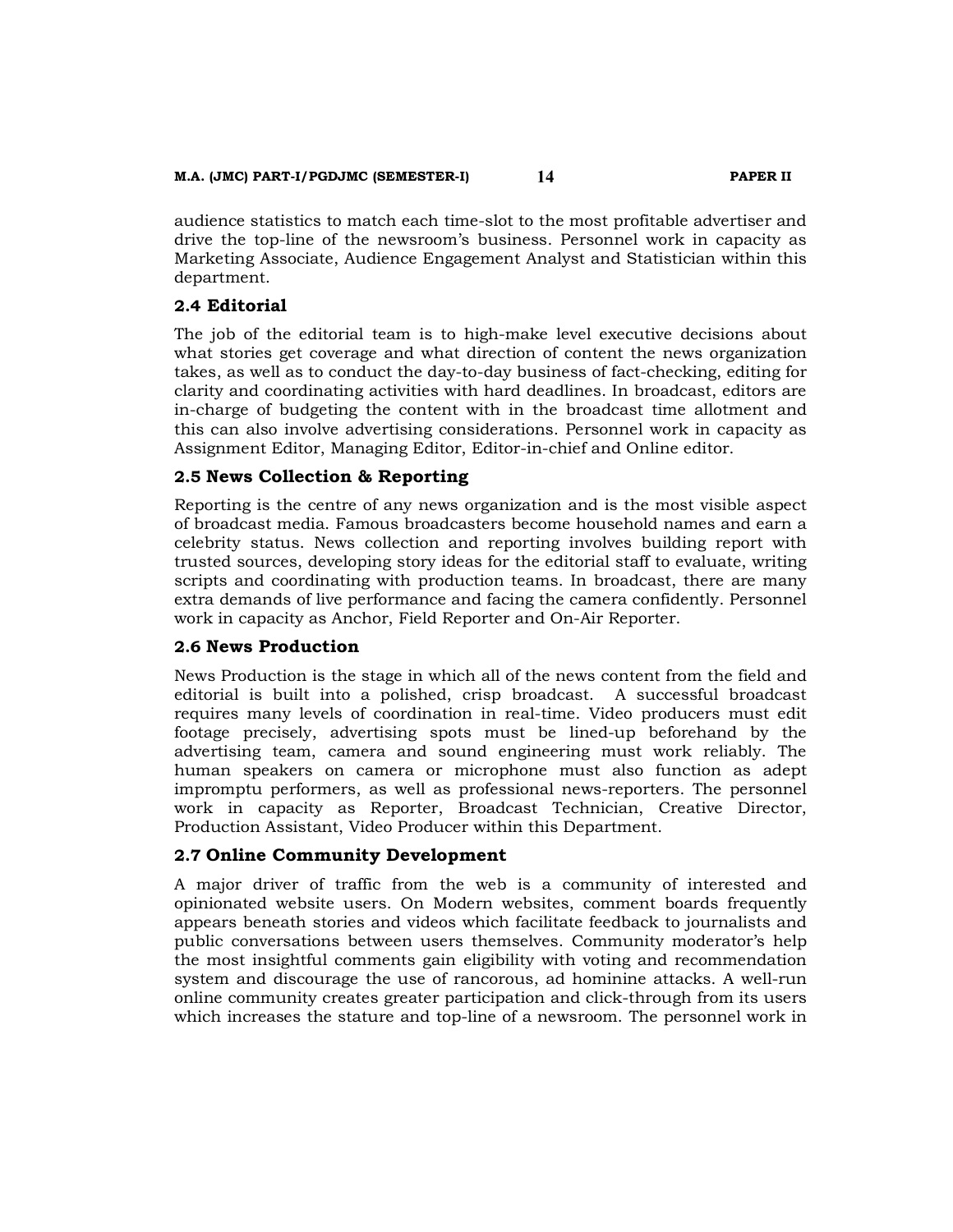#### **M.A. (JMC) PART-I/PGDJMC (SEMESTER-I) 15 PAPER II**

capacity as Online Community Manager, Social Media Community Associate, Community Specialist and Comment Moderator with in this department.

### **2.8 Web Content**

Broadcast news producers can repurpose the content of Broadcast media for the internet. This can increase viewership and generate online advertising revenue. Video producers can re-edit news reports for shorter-duration; Internet Videos, editors and reporters can write print versions of broadcast news reports for easy and search engine friendly online delivery. Blogging and social media mini-posts can expand the base of viewership further and the possibility exists for macro-scale viral events. As the volume of web content increases, a Broadcast newsroom bears greater resemblance to the activities of an online newspaper. The personnel work in capacity as Reporter, Blogger/Social media, Specialist, SEO Specialist, Production Assistant and Online Video Producer.

SEO: Search Engine Optimization- It is the process of getting traffic from the free, organics editorial or natural search results on search engines.

# **3. Hierarchy functions and organizational structure in Radio**

Radio Stations come in all sizes and generally these are classified as small, medium or large. The size of the community that a station serves usually reflects the size of its staff. The station in the town of 5000 residents may have as few as three-or-four fulltime employees. It is a question of economics. Its employees are expected to multitask. Medium-Market stations are located in densely populated areas. These may be cities with satellite townships. This market is more competitive as fewer stations are vying for the audience. Largemarket stations are also called metro-market stations, as the name suggests these are located in metropolis. They cater to the audience that is very heterogeneous in nature. They have special manager to handle the workload.

| Organisational Structure of a Small-market Radio Station |  |  |  |  |  |
|----------------------------------------------------------|--|--|--|--|--|
|----------------------------------------------------------|--|--|--|--|--|

|                      | Owner                     |                       |
|----------------------|---------------------------|-----------------------|
|                      | <b>General Manager</b>    |                       |
| <b>Sales Manager</b> | <b>Programme Director</b> | <b>Chief Engineer</b> |
|                      | <b>Traffic/Billing</b>    | Office/Clerical       |
| <b>Sales People</b>  | <b>News Director</b>      |                       |
|                      | <b>Announcers</b>         |                       |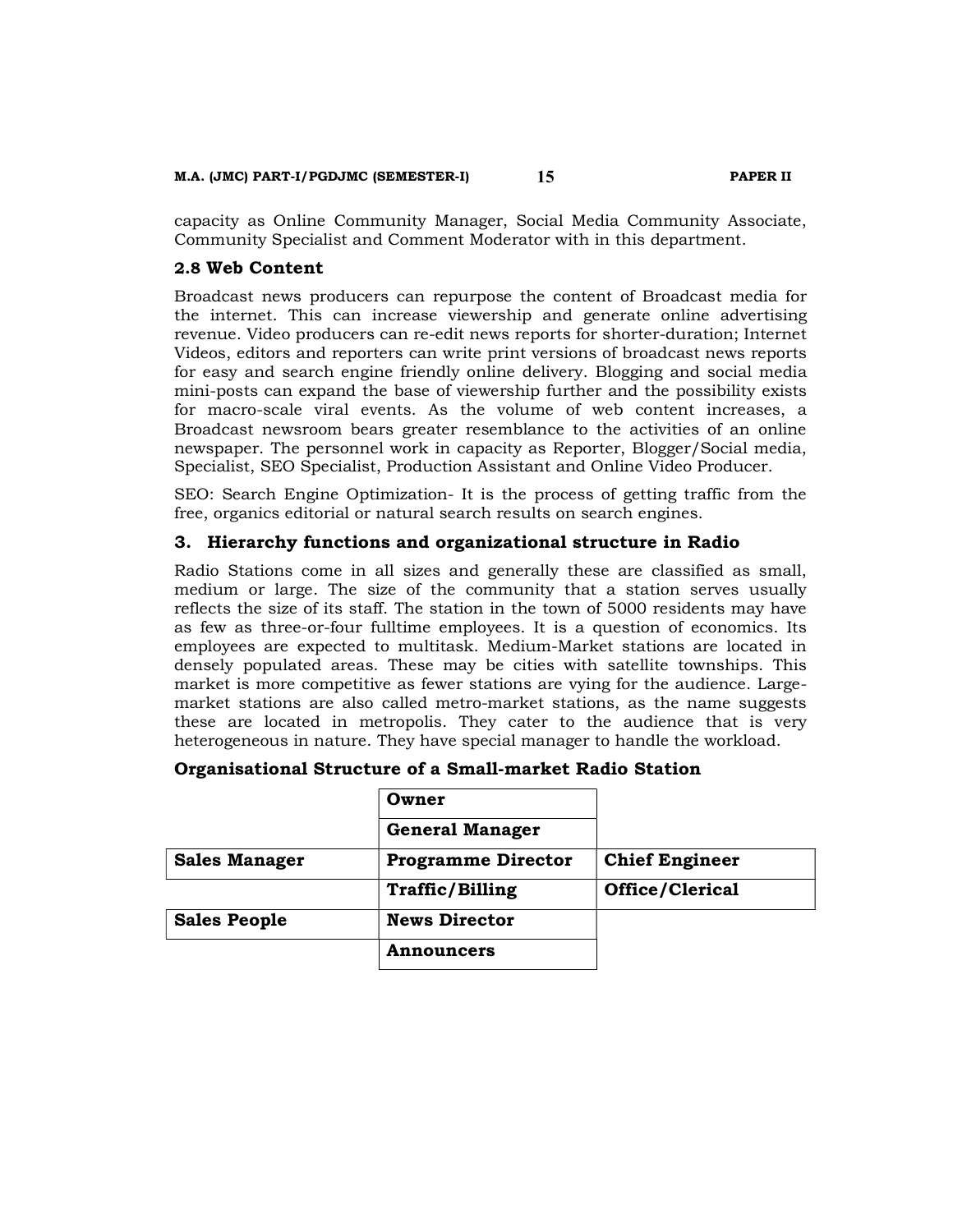#### **Operations Manager**

This Person is second only to the General Manager in level of authority. At times he is also called station's Assistant Manager.

- His/ Her duties include supervising administrative (office) staff.
- Helping to develop station policies and see to it that they are implemented.
- Handling departmental budgeting.
- Keeping abreast of government rules and regulations pertaining to the entire operation.

Working as the liaison with the community to ensure that the station provides appropriate service and maintains its good guy image.

Duties band to be more skewed toward programming and may even include the job of station programmer as in case of station clustering the operations manager may be responsible for a radio groups programming and direct its individual station program directors. In such cases, the operations manger's duties are designed with a primary emphasis on on-air operations. Assistant Programme Directors commonly are appointed to work with the operations manager to accomplish programming goals. Not all stations have established this position, preferring the department head reporting to station manager approach.

#### **Programme Director**

As one of the three key department head positions at a radio station, the programme director is responsible for the following:-

- Developing and executing programme format.
- Hiring and managing air staff.
- Establishing the schedule of air-shifts.
- Monitoring the station to ensure consistency and quality of product.
- Keeping abreast of competition and trends that may affect programming.
- Obtaining the music library.
- Complying with I & B Ministry rules and regulations
- Directing the efforts of the news and public affairs areas.

### **Sales Manager**

The Sales manager's position (called Director of Sales in cluster operations) is a pivotal on at any radio station and involves the following.

Generating station income by directing the sale of commercial airtime.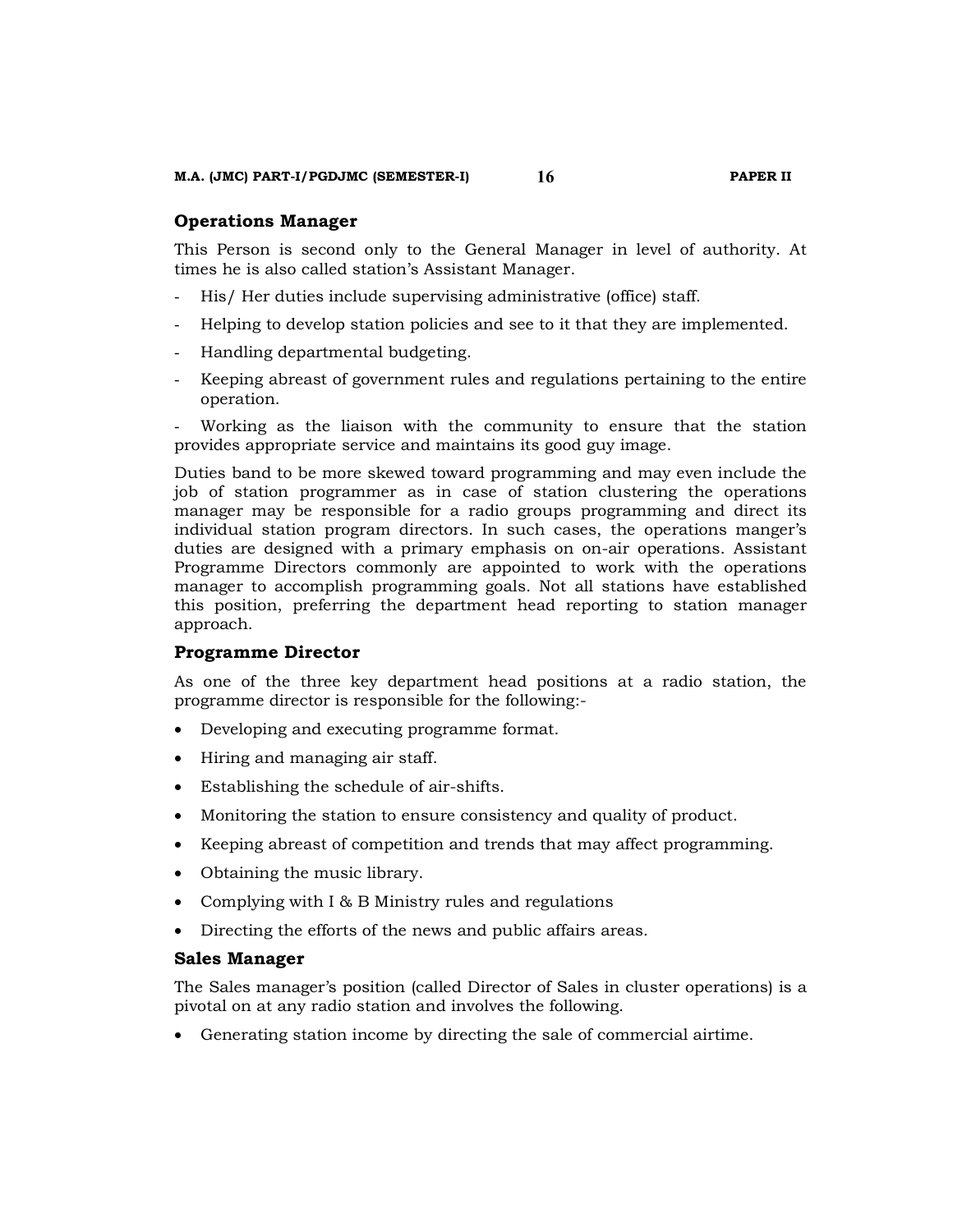#### **M.A. (JMC) PART-I/PGDJMC (SEMESTER-I) 17 PAPER II**

- Supervising sale staff.
- Working with the station's rep company to abract national advertisers.
- Assigning lists of retail accounts and local advertising agencies to sales people.
- Establishing sales quotas.
- Coordinating on-air and in store sales promotions.
- Developing Sales materials and rate cards.

In cluster stations, a group general sales manager may direct the efforts of individual sales managers or account executives.

# **Chief Engineer**

The Chief engineer's job is a vital station function. Responsibilities include the following:-

- Operating the station with in prescribed mechanical parameters established by the I & B Ministry.
- Purchasing, repairing and maintaining equipment.
- Monitoring signal fidelity.
- Adapting studios for programming needs.
- Working closely with the programming department.

# **3.2 Additional staff**

a) **Market Manager** – he/she is the general manager of clusters reports to corporate headquarter.

b) **Director of Sales (DoS)** - he/she must oversee the clusters sales operation, including the individual stations sales managers. The DoS reports directly to the market manager.

c) **General Sales Manager (GSM)** - Supervises the sales department of an individual station, reports to DoS.

d) **Director of Operations for AM** - responsible for all programming elements, including marketing for the network, reports to market manager.

e) **Director of operations for FM** - responsible for all programming elements, including marketing. The programme director for TM stations report to the director of operations TM.

f) **Controller** - responsible for the business office, financial reporting and office staff. Reports to Market Manager.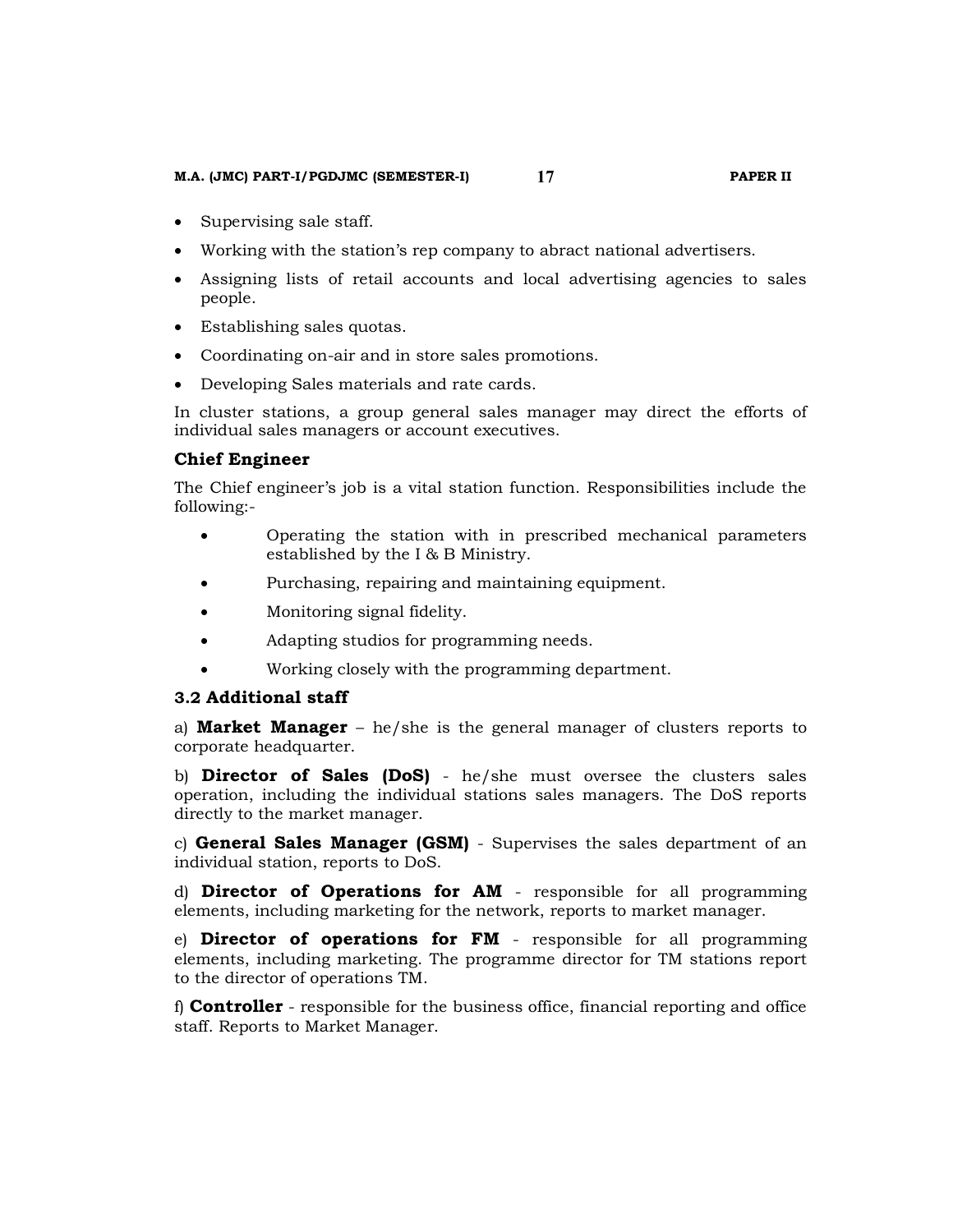g) **Network Zone Operations** - responsible for the Engineering and IT Department, building operations, zonal operations and affiliates. This position reports to market manager.

# **Organisational Structure of Satellite Radio**

|                    | <b>CEO</b>                                   |                  |
|--------------------|----------------------------------------------|------------------|
|                    | Chairman                                     |                  |
|                    | Director/Manager                             |                  |
|                    | Legal/Business<br><b>Affairs/ Finance</b>    |                  |
|                    | <b>Marketing</b>                             |                  |
|                    | Programming                                  |                  |
|                    |                                              |                  |
| <b>SVP Music</b>   | <b>VP Talk</b>                               | <b>Technical</b> |
|                    | <b>Operation VP</b>                          |                  |
|                    | <b>PDS</b>                                   |                  |
| <b>Cluster VP</b>  | <b>Production</b><br>Sr.<br><b>Directors</b> |                  |
| <b>MoS and DJs</b> | <b>Audio Animators</b>                       |                  |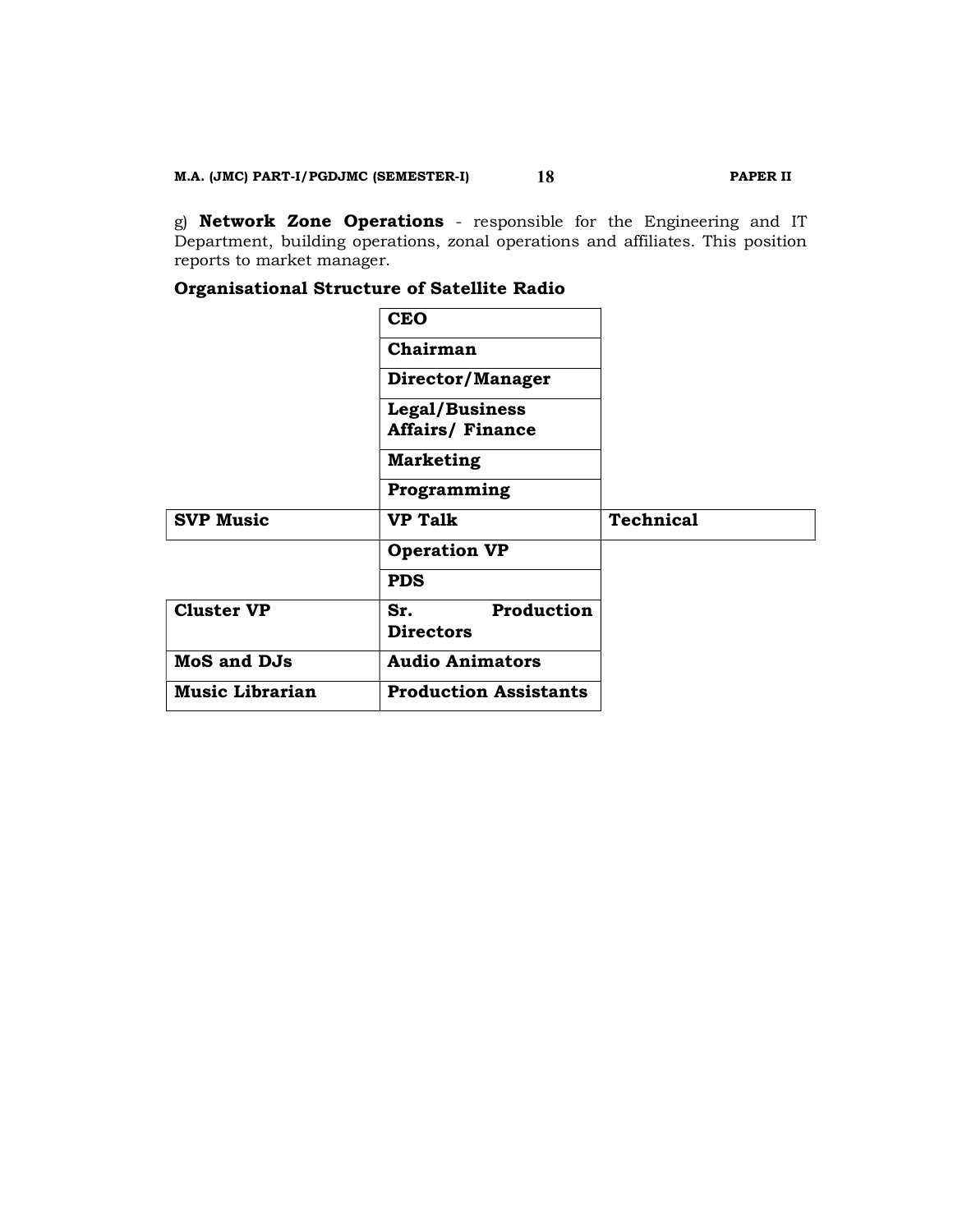#### **M.A. (JMC) PART-I/PGDJMC PAPER-II**

# **Writing and Reporting For Media**

#### **LESSON NO. 2.3**

# **News Reports Types**

#### **Objectives**

Understanding News Reporting and its different types Difference between Hard and Soft News Importance of Attribution in News Writing

#### **Structure**

Straight News Reports Investigative or Interpretative Reports Hard and Soft News Exclusive News Story or Scoop Attribution in News Writing Follow Ups in News Journalistic Skills Citizen Journalism

#### **News Reporting and its different types**

Discovering all necessary information, selecting and presenting the most significant facts, and weaving a comprehensive tale are all part of news reporting. Reporting necessitates a lot of effort, which requires energy and patience. News reporting is the primary duty of the journalistic profession.

A reporter requires not only the vitality to spend many hours chasing a story, gathering facts from various sources in an attempt to uncover the truth, but also the determination to see his investigation through to completion in order to produce a truly comprehensive story with no gaps or lingering questions.

#### **Straight News Reports**

Straight news reporting is the oldest style of journalism, requiring a reporter to deliver a brief and timely report of the day's events with no embellishment or editorialisation (the writer's personal ideas and biases). In other words, the reporter is supposed to answer the following questions using the 5 Ws and H (news elements):

- What happened?
- Who made it happen or who did it happen to?
- When did it happen?
- Where did it happen?
- Why did it happen?
- How did it happen?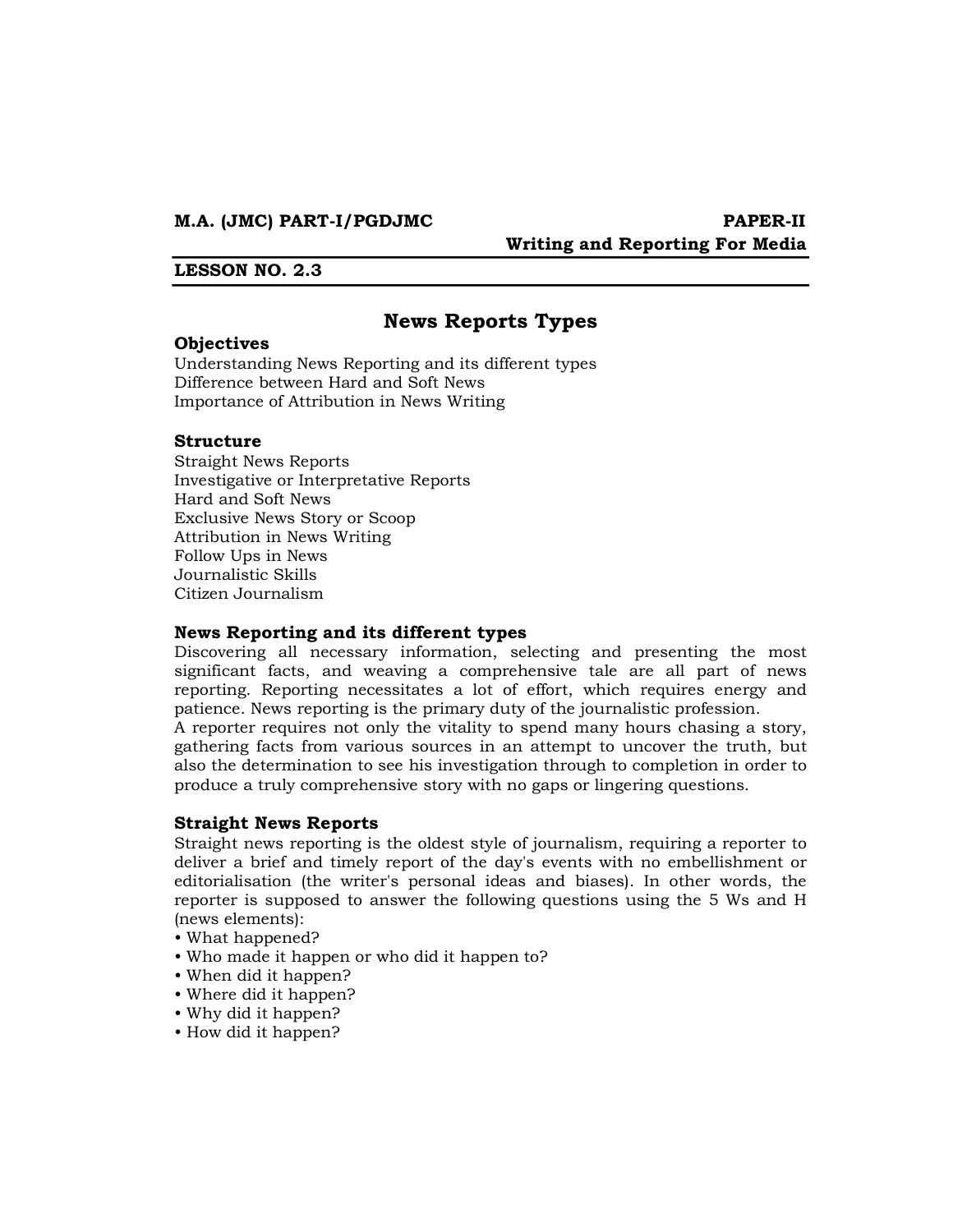As many of the responses to these questions as possible are gathered promptly in order to send out a report as soon as feasible after the event. It has to do with vital issues. The most important news of the day is delivered in a straight news format. When reporters mention "breaking news," they are frequently referring to straight news. Politics, education, the economy, and other topics are covered.

It is direct and to the point. It is written in the simplest possible language. It is quite timely. It's exact since it doesn't include a lot of background or interpretation information. The reporter is required to separate himself from the tale and describe solely the facts of the incident, which is why it's called objective reporting. It's written in an inverted pyramid structure. This means that the story's core facts are delivered in the first paragraph (the lead), followed by a bridge that describes the details surrounding the lead, a second explanation of the lead, background and secondary material, and minor details at the conclusion.

#### **Investigative or Interpretative News Reports**

Investigative news reports entail conducting extensive investigation on a subject in order to uncover evidence and disseminate the findings of individuals or groups to a larger audience. Investigative journalists perform extensive investigation and employ a variety of methods to gather information. Investigative journalists make detailed reports to expose the issue and give evidence to back their conclusions after collecting and reviewing information.

This style of journalism takes more time to organize, prepare, and investigate, and it usually takes longer to cover all of the specifics of the research, findings, and conclusions. Print and broadcast media can both be used for investigative journalism. Investigative journalism can include things like looking into businesses, leaders or even government officials for that matter to see if they support ethical behavior.

Whereas on the other hand, In order to give more in-depth news coverage, Interpretative news reports requires a journalist to go beyond the fundamental facts surrounding an incident. Because of the lack of clear boundaries, as well as a variety of theoretical approaches to what interpretative journalism is in the modern world, the practice of interpretative journalism overlaps with other forms of journalism, and the operationalization of interpretative journalism is largely muddled. Interpretive journalists must have an unusual level of awareness and understanding of a subject because their work includes searching for systems, reasons, and factors that explain what they are reporting.

Interpretive journalism produces trend-setting articles, strong think-pieces, and even ventures into the field of investigative reporting, which has been the hallmark of good print journalism. However, with the recent trend of breaking news and finding ways to reach viewers faster, journalists and readers alike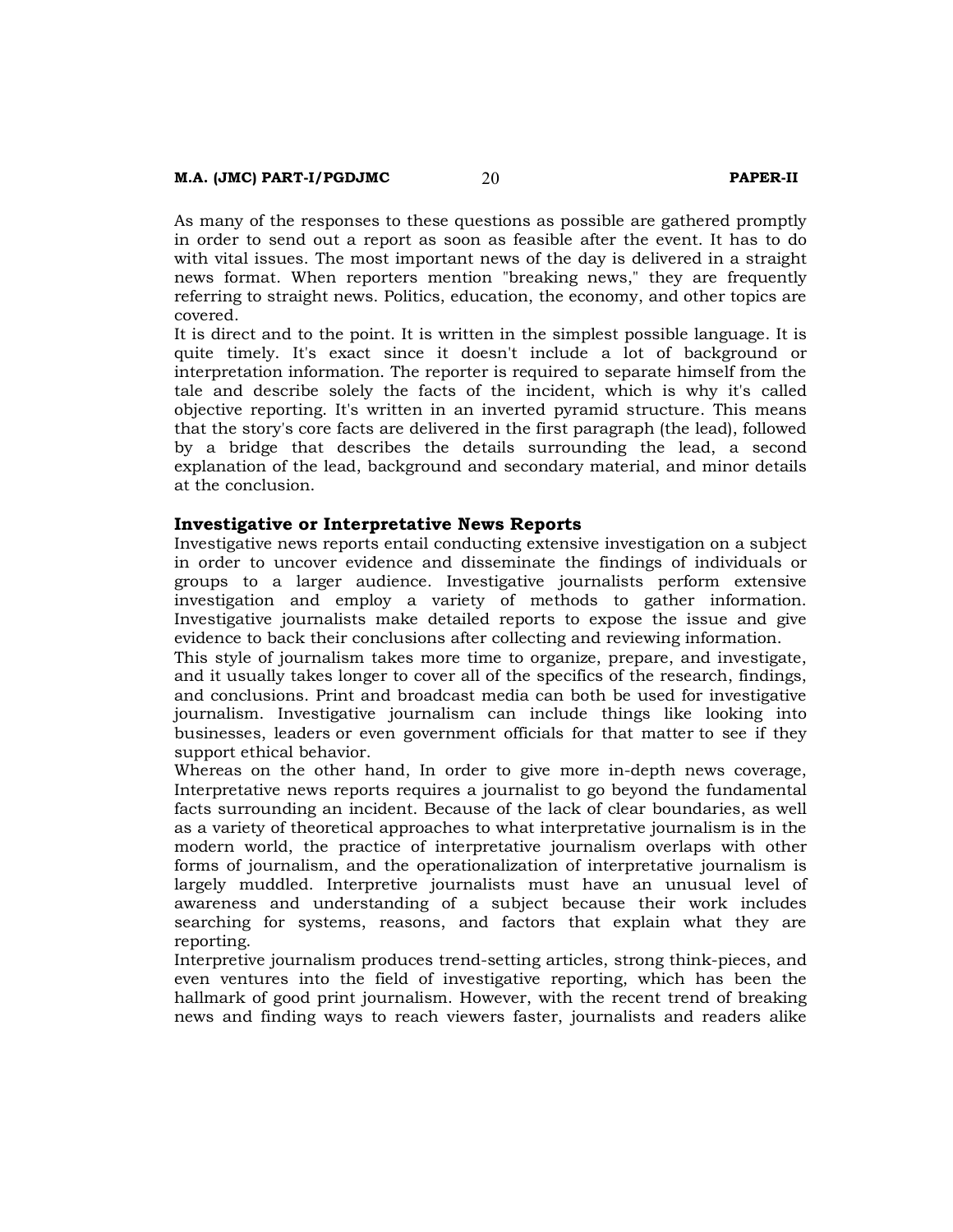have given up or simply do not have time for conventional long-form interpretive reporting.

#### **Hard and Soft News**

Hard news refers to stories that have a significant influence on society as a whole and should be published or broadcast immediately. It involves breaking news and up-to-date information about severe, significant, or hard-hitting matters that are current and urgent, and is usually based on facts and thorough investigation. They are true stories containing data about incidents that could be analyzed. Politics, crime, economics, foreign affairs, natural disasters, riots, and other topics are examples.Hard news stories are designed to be totally objective, therefore the journalist does not have to provide his or her perspective on the story; instead, the journalist should provide facts as they are. The Inverted Pyramid structure of writing is indeed suitable for hard news articles.

Soft news journalism concentrates on lifestyles and entertainment, with a concentration on culture, art, and human interest stories. These stories are normally less essential, but they tend to attract a larger audience. Crime, lust, and humorous stories appeal to the emotions rather than the intellect. It amuses readers and may contain gossip about celebrities, technology, and other topics. Soft stories aren't always objective and don't always follow the Inverted Pyramid style of writing news.

#### **Exclusive News Story or Scoop**

An exclusive news story uncovered by a single journalist or a group of journalists working together is known as an Exclusive news story or scoop. For the journalists and newspapers concerned, good scoops will garner a lot of attention, with most big papers encouraging their staffs to get as many scoops as possible to boost the paper's prestige and perceived value. A journalist is considered to have "scooped" the competition when he or she manages to swoop in on a major story ahead of other journalists.

Scoops come in a number of different forms. Many are concerned with scandals and classified secrets, which, by their very nature, elicit a great deal of attention when they are revealed on the news. It's also possible that the story is just newsworthy or extremely thrilling; huge breaking news is frequently a scoop. For example, the first newspaper to report on a large natural disaster may regard their coverage as a scoop, as will the general public, who will flock to the publication for further information while competitors scramble to stay up.

Since 1874, when the word "scoop" was first used in print, there have been numerous examples of scoops in the news. These scoops span from celebrity scandals to the leak of the Political Corruption, and a scoop can be a significant career-maker for the journalists involved. If a journalist develops a reputation for obtaining high-quality scoops, he or she will often be in high demand from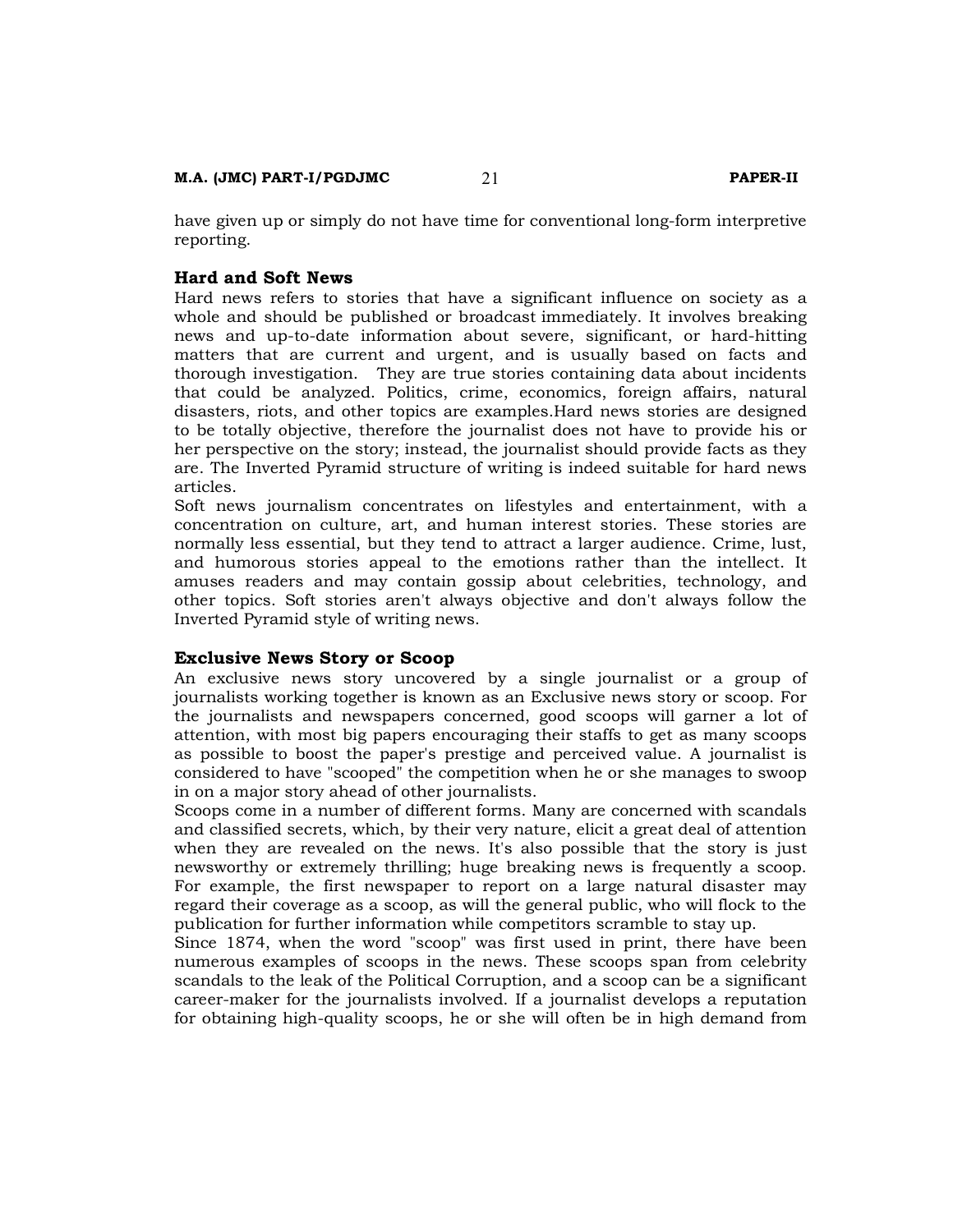large newspapers, which may provide the journalist more freedom to pursue personal projects and stories.

#### **Attribution in News Writing**

To a journalist, attribution simply means letting your readers know where the information in your story came from and who was quoted. In most cases, attribution entails using a source's full name and work position, if applicable. Information from sources can be paraphrased or directly cited, but it must be credited in both circumstances.

The term "attribution" refers to indicating who said something. All forms of media, including radio and television, require attribution. Journalists do it so that readers and listeners can understand who is speaking and where the story's material originates from. You can attribute material acquired through interviews, speeches, reports, books, films, or even other newspapers, radio, or television stations using attribution for both spoken and written content.

#### **When to use Attribution?**

It must be attributed whenever information in your story comes from a source other than your own firsthand observations or knowledge. If you're telling the story mostly through comments from an interview or eyewitnesses to an event, a reasonable rule of thumb is to attribute once each paragraph. It may seem obvious, but it is critical for journalists to know where their information comes from.

#### **Different Types of Attribution**

#### **1. On the record**

All statements are directly quotable and attributable, by name and title, to the person making the statement. This is the most valuable type of attribution. Example: "India has no plans to invade Pakistan," said PMO press secretary K.P. Sharma.

#### **2. On Background**

All statements are directly quotable but can't be attributed by name or specific title to the person commenting.

Example: "India has no plans to invade Pakistan," a PMO spokesman said.

#### **3. On Deep Background**

Anything that is said in the interview is usable but not in a direct quotation and not for attribution. The reporter writes it in their own words. Example: Invading Pakistan is not in the cards for the India.

**4. Off the Record** Information is for the reporter's use only and is not to be published. The information also is not to be taken to another source in hopes of getting confirmation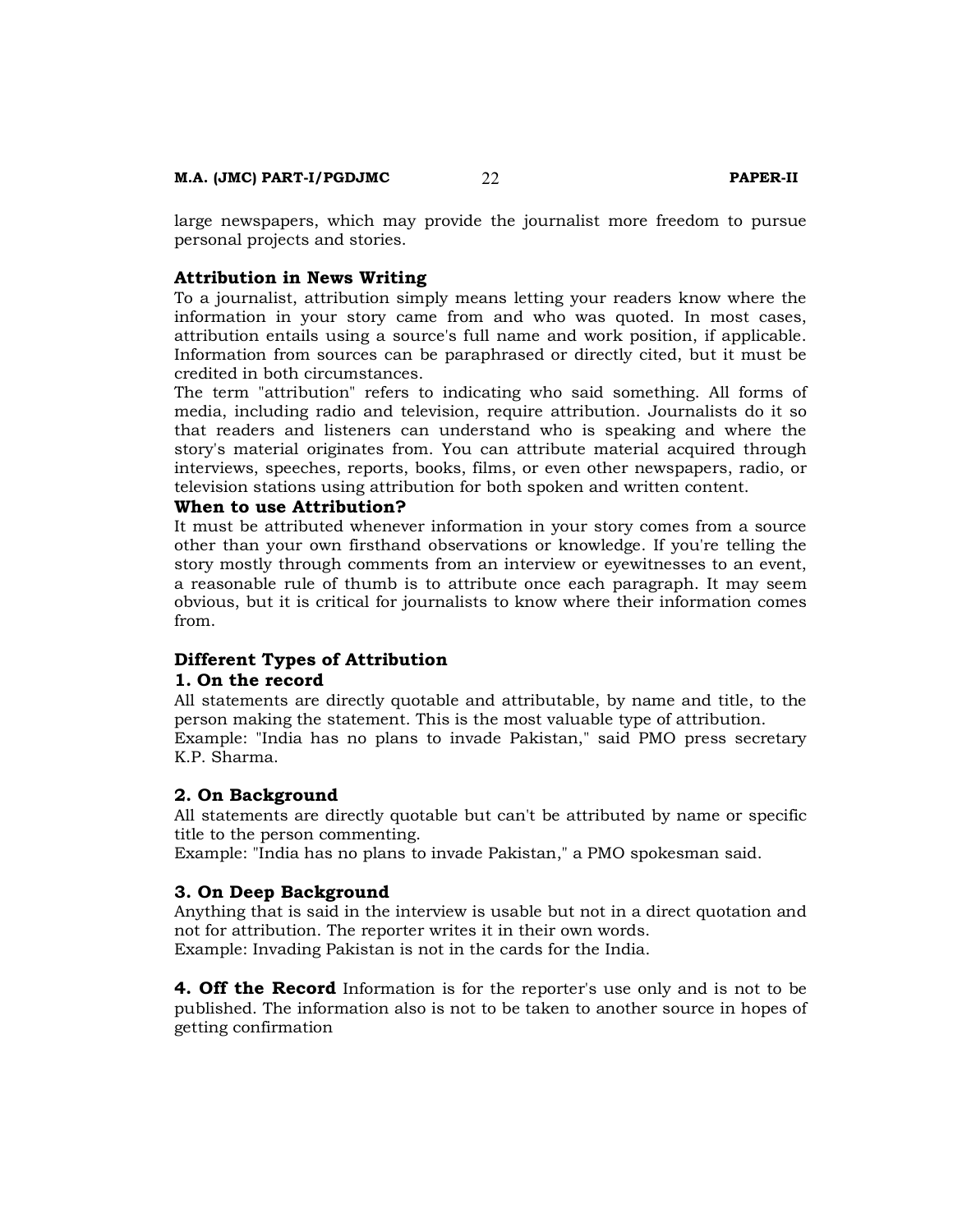#### **Follow Ups in News**

A follow-up story is a journalistic phrase for a narrative created to expand on a story that has previously been published or broadcast. New facts, later developments, reactions, or new issues raised by the original event are examples of supplementary details. All follow-ups have one thing in common: they rely on a previous item for some of their news value.Because one report may not adequately capture all facets of an event or dispute, hence follow-ups are required.

#### **We use follow-ups for a variety of reasons**

**Continuity:** Follow-ups demonstrate how various aspects of life are interconnected. We limit our report of an event or discussion to a single moment in time whenever we complete writing a story. Follow-ups let us put stories in perspective throughout time and explain cause-and-effect relationships.

**To satisfy curiosity:**When a news story provokes a reader's or listener's interest, it is our responsibility to gratify that interest. A well-written news story or feature article will inform your audience everything they need to know about self-contained topics or events. Only a few events and concerns, however, can be presented in this way. Many news stories raise queries, such as, "But what happens next?" You owe it to your audience to deliver answers to these kinds of inquiries after you've whetted their thirst for the story.

**To add balance:**You're often compelled to print stories that aren't properly balanced because of a lack of time or because sources weren't available when you needed them. The follow-up provides you with a second opportunity to strike that equilibrium.

**To cover missed stories:** As you will periodically miss stories that the competitor gets, no matter how excellent a journalist you are. Perhaps the first time you hear about it is when you hear it on another radio station or read it in a different newspaper. It is frequently too late at that point to report the same story yourself. Accepting that you have been beaten for this story and attempting to write a follow-up is usually the best course of action.

#### **Journalistic Skills**

Journalism is one of the most in-demand vocations in modern media and entertainment, and with good reason. Over the last two decades, the explosion of television news channels and digital media platforms has provided broadcast professionals with a plethora of choices.

The value of journalism in today's culture and in our daily lives cannot be overstated. The majority of us rely on a variety of media outlets and platforms to obtain information, learn about global events, acquire news, and educate ourselves on a variety of topics. Hence, following are some key skills that every journalist must have in order to perform his/her best in this profession.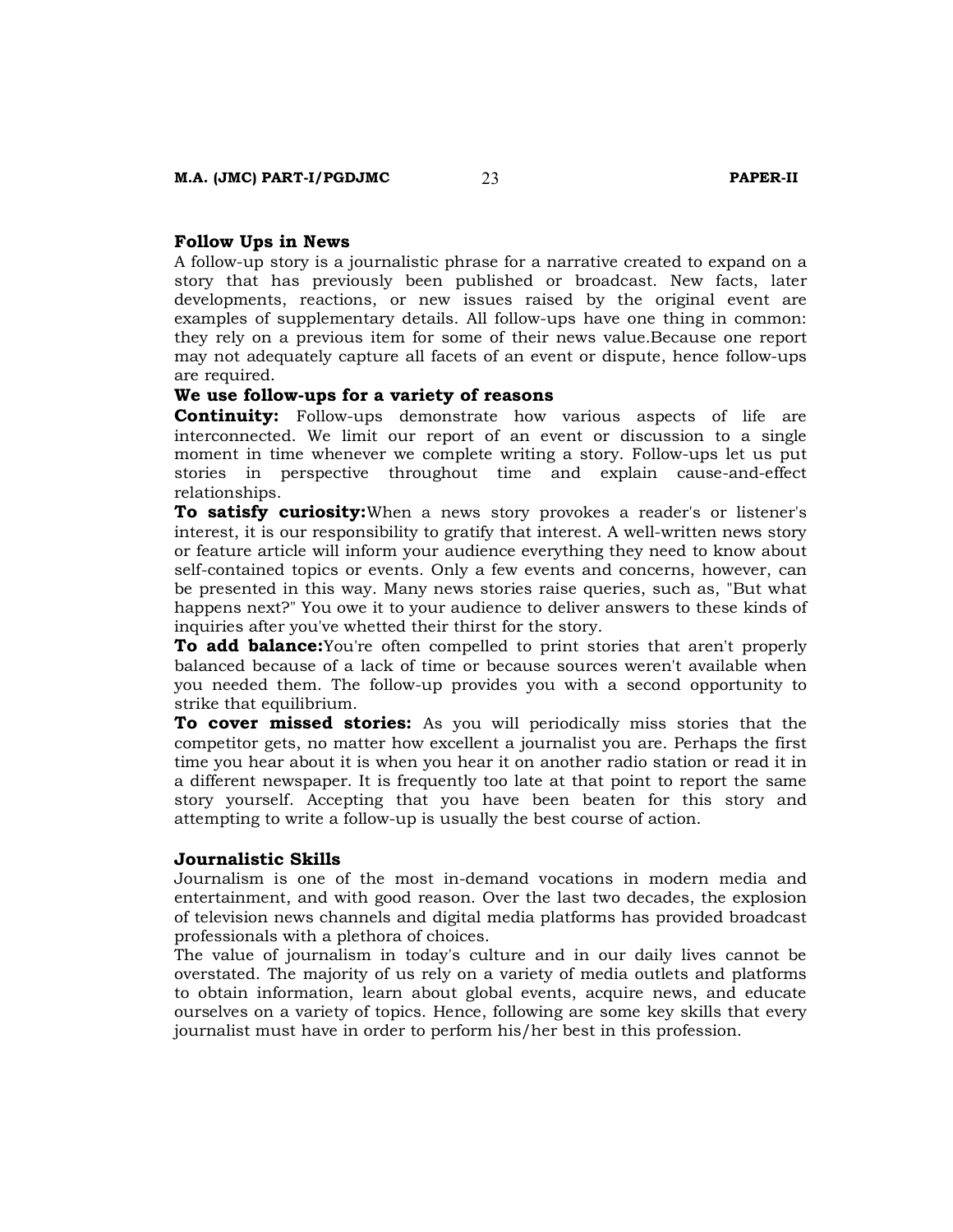#### **Communication skills**

Any journalism position, whether you're a broadcast journalist, a reporter, or a magazine journalist, necessitates excellent verbal and written communication abilities. Interviews, identifying new sources, and working in a fast-paced newsroom will all require this skill.

### **Research skills**

Journalists, without a doubt, require strong research abilities. If you've been given the duty of researching every element of a news item, you'll need to know where to look and how to discover it before the story becomes obsolete.

#### **Attention to detail**

Journalists must be diligent in their work. A little grammatical error or misuse of a term could give your piece a whole new connotation or cause backlash against your publication.

#### **Work well under pressure**

If you work in a newsroom, you'll need this talent because it's your responsibility to get those time-sensitive stories investigated, written, and checked before they're broadcast to the public.

#### **Understanding what the reader wants**

This varies per magazine or national newspaper, but you must understand what the reader is looking for and why they would read this news item. The 5 Ws method is used by news reporters to determine who, what, where, when, and why angles of the story.

#### **Sourcing case studies**

Stories require more than just facts; they also require human connection and narratives. Knowing where to look for case studies is an acquired talent; there is no one-size-fits-all approach; you must use your initiative to find what you're looking for.

#### **Citizen Journalism**

Citizen journalism entails private persons, who are typically journalism's consumers, producing their own news material. Citizen journalists gather, report, analyze, and disseminate news and information in the same way that professional journalists do, resulting in user-generated content.

These citizen journalists provide news in a variety of formats, ranging from a podcast editorial to a blog post about a municipal council meeting, and it is almost always digital. Text, images, music, and video can all be included. In terms of disseminating news and promoting citizen journalism content, social media plays a significant role.

Citizens are often the first on the scene for breaking news, getting these reports out faster than professional media reporters, because the general population has 24/7 access to technology. Citizen journalists, on the other hand, may not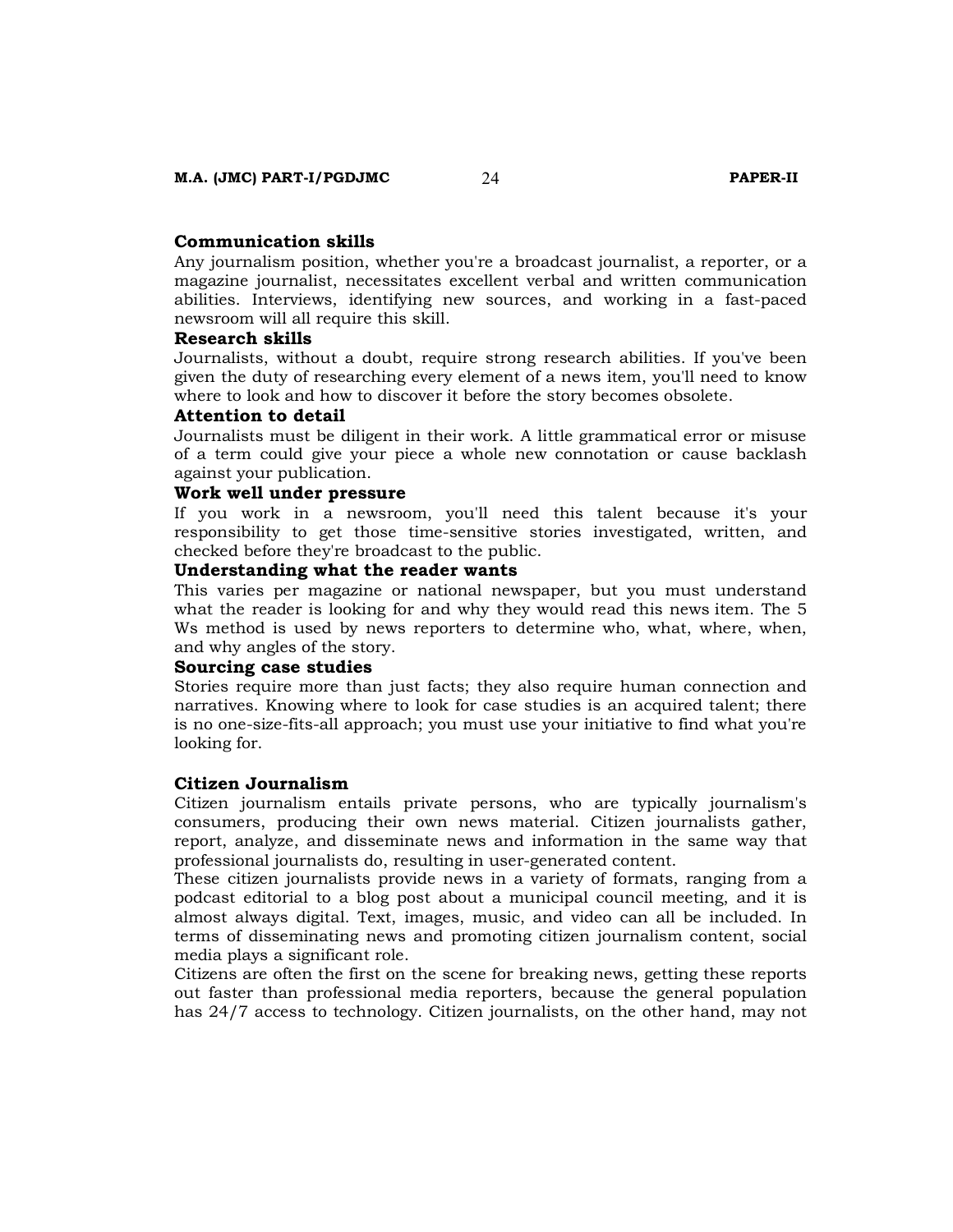have undertaken the same background investigation and source verification as professional journalists, making these leads less reliable.

Citizen journalism was formerly heralded as a revolution that would make news gathering a more democratic process, one in which professional reporters would no longer be the primary source of information. It has had a big impact on today's news, with many people thinking citizen journalism is a danger to professional and traditional media.

The revolution in news has been aided by social media. Many citizens are the first to report on breaking news, utilizing social media to share eyewitness videos, firsthand experiences, and real-time information. Even news organizations will share breaking items on social media before they are published in traditional media, but they must follow up with larger stories rapidly or risk becoming obsolete in this fast-paced news climate.

Social media isn't just for broadcasting citizen-generated news; it's also a place for professional journalists to find the stories they need to cover. Citizen journalism, despite its enormous influence on our everyday news, is not without flaws. The most serious worry is the news' credibility, which includes fact-checking and the risk of false information being spread.

# **Questions**

- Explain different types of News Reports.
- 2. What are the Skills required to be a good journalist.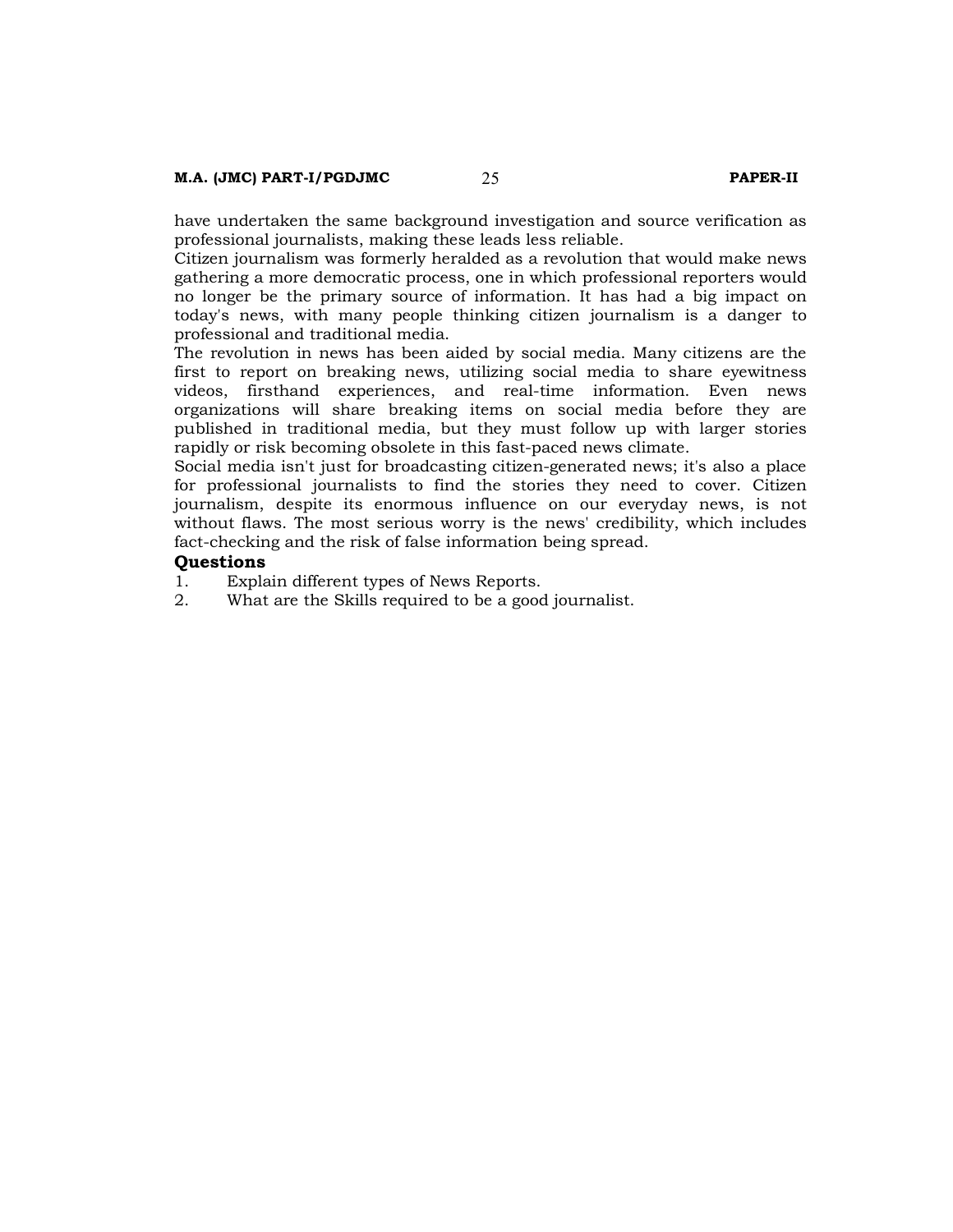**Writing and Reporting For Media** 

#### **LESSON NO. 2.4**

# **Ethics and New Trends in Journalism**

#### **Objectives**

Importance of Ethics in Journalism To know Qualities of Reporter To know Qualities of Good Writing Importance of Mobile Journalism in Today's time

#### **Structure**

Ethics and Responsibilities in Journalism Tabloid Journalism Qualities of a Reporter Qualities of Good writing Mobile Journalism Photo Journalism

### **Ethics and Responsibilities in Journalism**

All Journalists must follow a code of ethics. This code has following tenets:-

**1. Wisdom**: A journalist must act with wisdom during his duty hours. He would become wise only after getting expedience, learning from his seniors, editing good editorials and doing his duty in honest manner.

**2. Courage**: He must cover the event irrespective of the fact that his life may be in danger due to his coverage of dangerous events. He may be told to bypass war news but he must cover the battlefield with dauntless élan.

**3. Justice**: A journalist must cover the news and report it with full sincerity so that subjects covered by his news/ article feature get justice due to his writings, coverage or presentation.

**4. Truth**: A journalist must report only the facts and data related to the event. He must not alter the facts.

**5. Temperance**: A journalist must do his duty by understanding human values. He must study the situation first and then take a decision.

**6. Money**: He must not accept money to alter news or defame a person or an organization through his reports.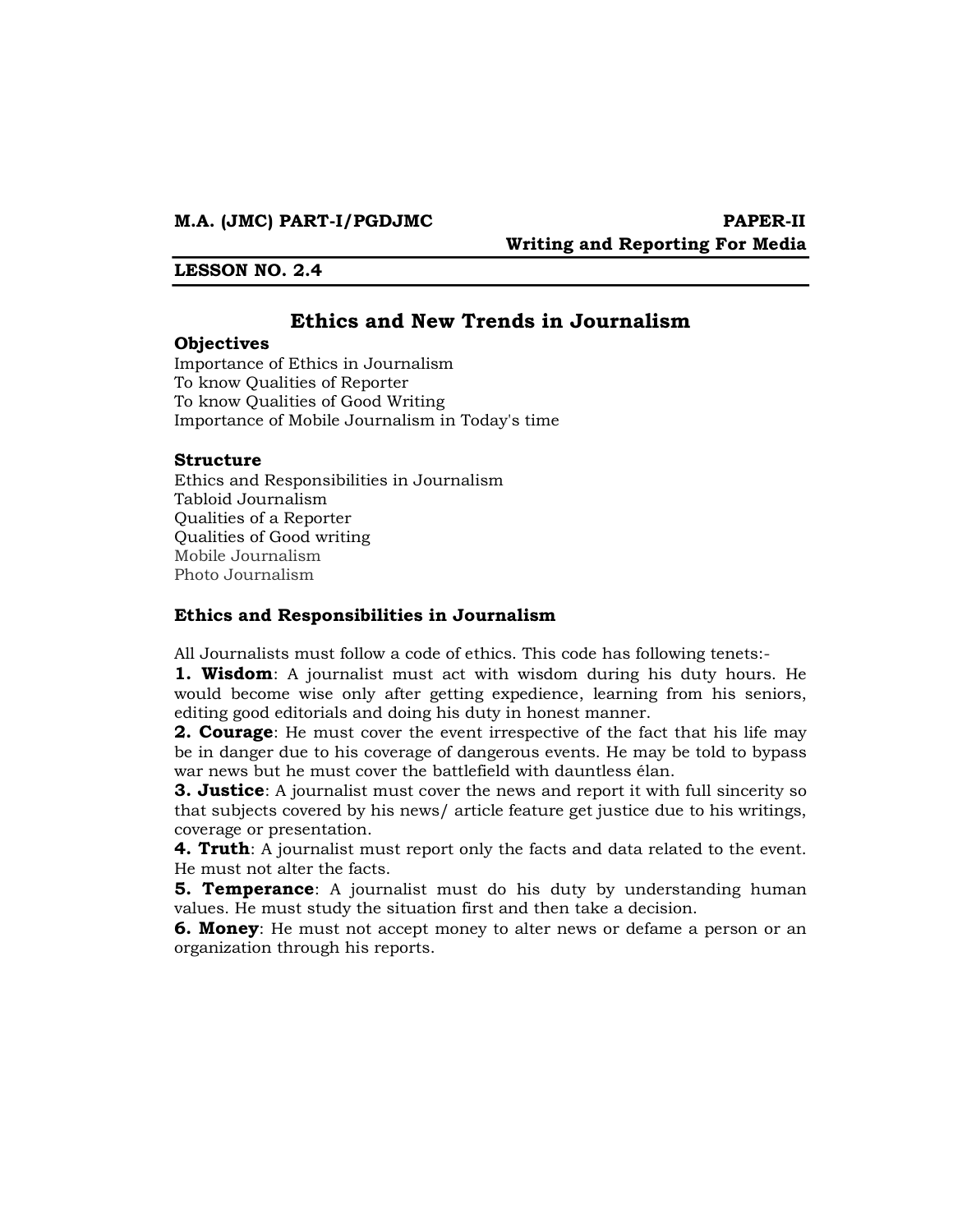#### **Responsibilities of Journalists**

A journalist has to follow certain regulations and do owe a kind of responsibility towards his profession. Let's discuss some of them as under:

**1. Towards the firm/organization:** The first and foremost trait is to remain loyal in journalism. A journalist must remain loyal to their employers. They may not give news or information to the competitors of their firm for sake of money.

**2. Gathering news or data**: The primary data must be collected personally and people must be interviewed at the spot of event or accident and even the statistics related to government must be taken.

**3. Accurate processing of data**: A journalist would be required to collect and process data e.g during elections and recent example of it is all the farmer protest going on in a country and Olympics games etc. He must possess basic mathematical or statistical skills to do so. The main responsibility is to interpret the data and send it to headquarters.

**4. Skills in handling sensitive equipment**: The journalist is also responsible for handling and operating the equipment under the control. He should know how to use the ordinary camera, digital camera, sound recorder and other devices which are used to record news. They should be well versed with new digital memory cards, mini disks, batteries etc. and other items that are used in photography.

**5. Presentation of data**: A journalist must present the data or dispatch it with great dedication and seriousness. He must do so with professional finesse so that readers or viewers should take him seriously. If he is writing the report he must clearly mention the time, and date of event in the report.

**6. Leading a team of co workers**: The journalist is told sometimes to lead a team of investigators, camera man and junior reporters. He must lead them from front. He should set examples so that others try to emulate him. He should also not dictate the things.

**7. Presenting self - searched data**: The main responsibility is not to steal the data or facts from his competitors. He should gather data and news on his own. He should never indulge in plagiarism and also try to be genuine, original and creative in all aspects.

**8. Purity of thoughts and actions**: The journalist should not create false news and should not play with the sentiments of any community. He should respect the shrines of every community. He must not use caste based or religious issues to ignite communal violence.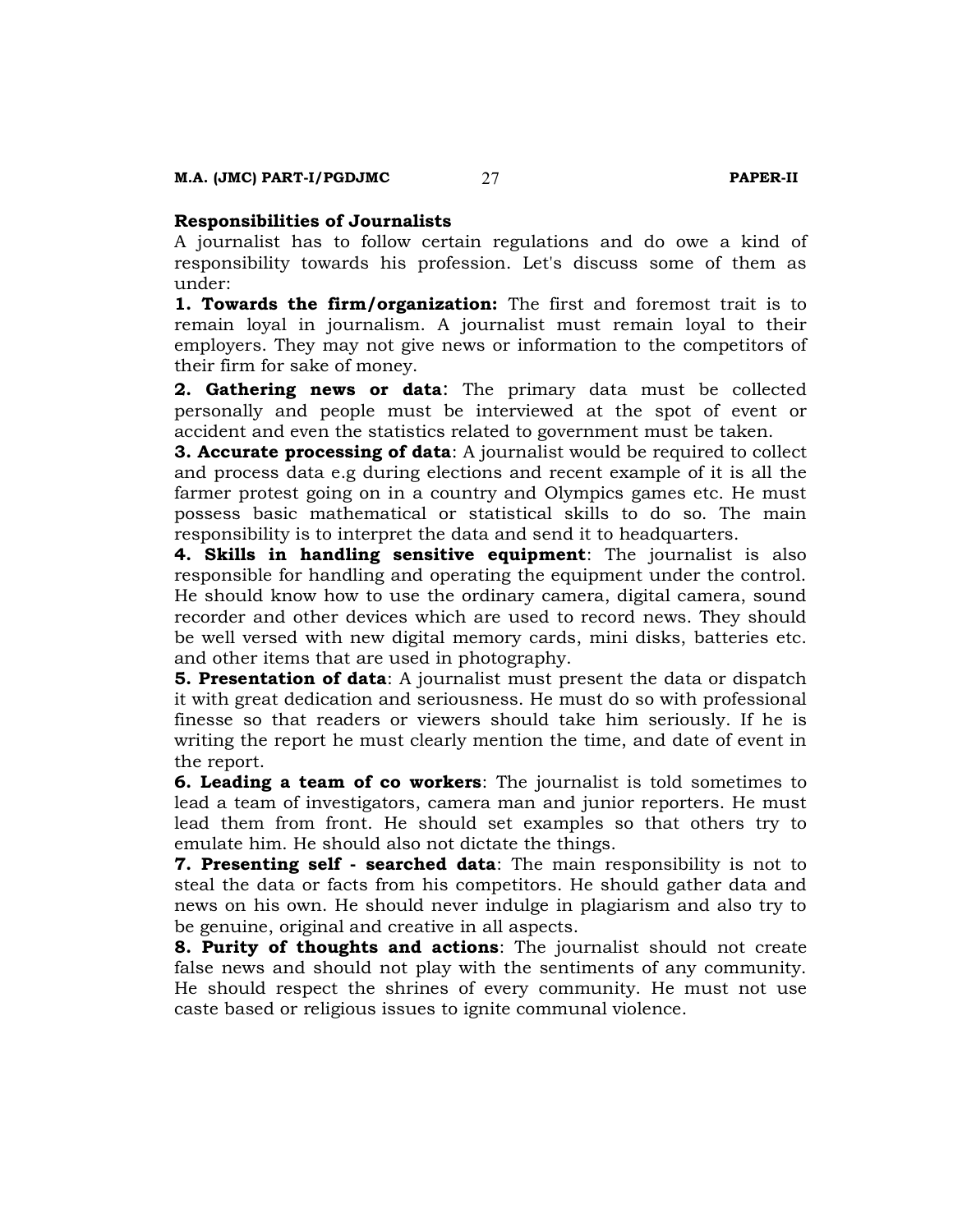#### **Tabloid Journalism**

Tabloid is a kind of newspaper that has small pages, short articles and lots of paragraphs. Tabloids are often considered as less serious in nature as compared to other newspapers. Tabloid journalism gives emphasis on topics such as sensational stories, crime stories, celebrity day to day activities and gossip, astrology etc.

Tabloid journalism is often a kind of magazine which focuses on celebrity gossip and sensational news. Thus Tabloid journalism quickly grew to define a style of journalism based on small and condensed newspaper. MINT is one of a kind of Tabloid Journalism. Other examples of tabloid journalism are The daily Express, Daily star etc.

There are some features that are to be included in tabloid format i.e. Content , Angle , headline , intro etc.

There are certain advantages of tabloid format. These are as mentioned :

- 1. It requires less reading time as compared to conventional formats.
- 2. It requires low costing.
- 3. It is convenient for readers also.
- 4. It is a modern and popular kind of format these days.
- 5. It usually comes with catchy headlines and photographs.
- 6. It has greater visibility for the reader.
- 7. It also avoids wasting of paper.

The characteristic feature of tabloid is that it focuses on famous and rich people celebrities, athletes etc. The topics discussed revolve around gossip and possible scandals. It includes many colours on the pages and little uniformity. It also includes large photographs that tend to attract attention. The recent gossip that is running in tabloid journalism is Raj Kundra Pornography case (related to celebrity Shilpa Shetty)

To conclude it is to be said that Tabloids have survived in one form or another since the invention of print. Tabloid thus is a combination of tablet and alkaloid that includes a new kind of reporting that condensed stories into a simplified style.

#### **Qualities of a Reporter**

A reporter is a person who gathers information and then writes and broadcasts it. A reporter may work for a magazine, newspaper, TV Show, Radio Show or any media outlet. Reporters are always in the midst of real action so they need to possess certain qualities. They usually meet with the most powerful leaders or famous celebrities. They have to act with great courage and dedication.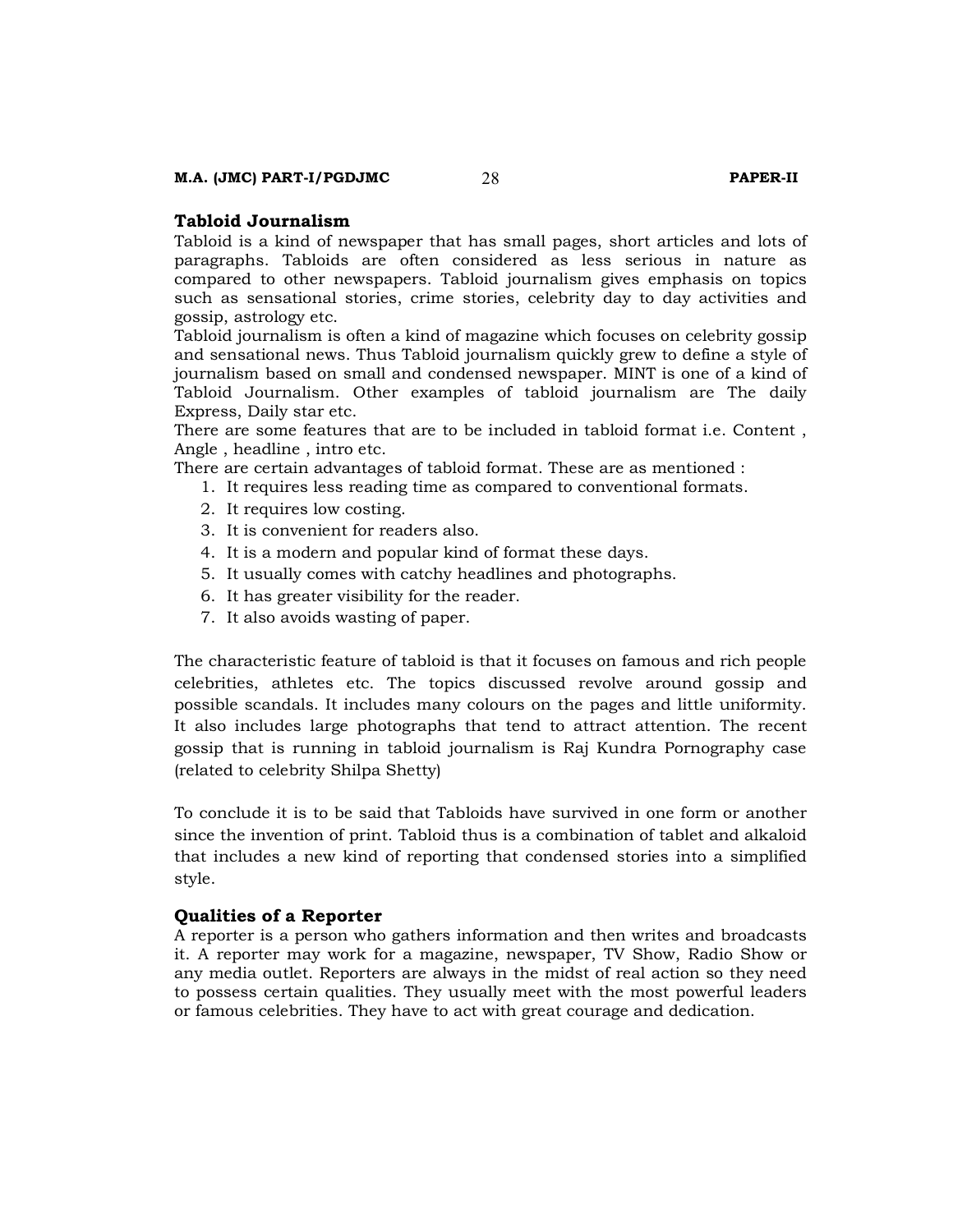- 1. Smartness
- 2. Quickness
- 3. Curiosity
- 4. Honesty
- 5. Courage
- 6. Quality Education
- 7. Stress Management
- 8. Punctuality
- 9. Firm Determination
- 10.Dedication
- 11.Sincerity
- 12.Credibility and the list goes on...

There are some special qualities also that every reporter must have. These are :

- 1. **Nose for news**: Every reporter must have good news hunting capacity. They need to be alert and careful to find out what strange is happening and what to cover and how to get the source for the news.
- 2. **Curiosity, Alertness, Impartiality**: A good reporter must always be curious and alert to news sources, probable news. They also should evaluate all aspects of news.
- 3. **Intelligence and courage**: Intelligence is the most favoured attribute of a good reporter and courage is also required to stand corrected and take criticism.
- 4. **Language Expertise**: A good reporter must have a command over the language and should not use words that are not familiar to the common man. They should write in simple sentences that are understandable by the target audience.
- 5. **Handling Media Equipment**: A good reporter must have a good knowledge of handling digital technologies. He should possess knowledge of MS Word, Power point etc.
- 6. **Knowledge of structure and presentation**: A good reporter must know how to write all relevant and necessary information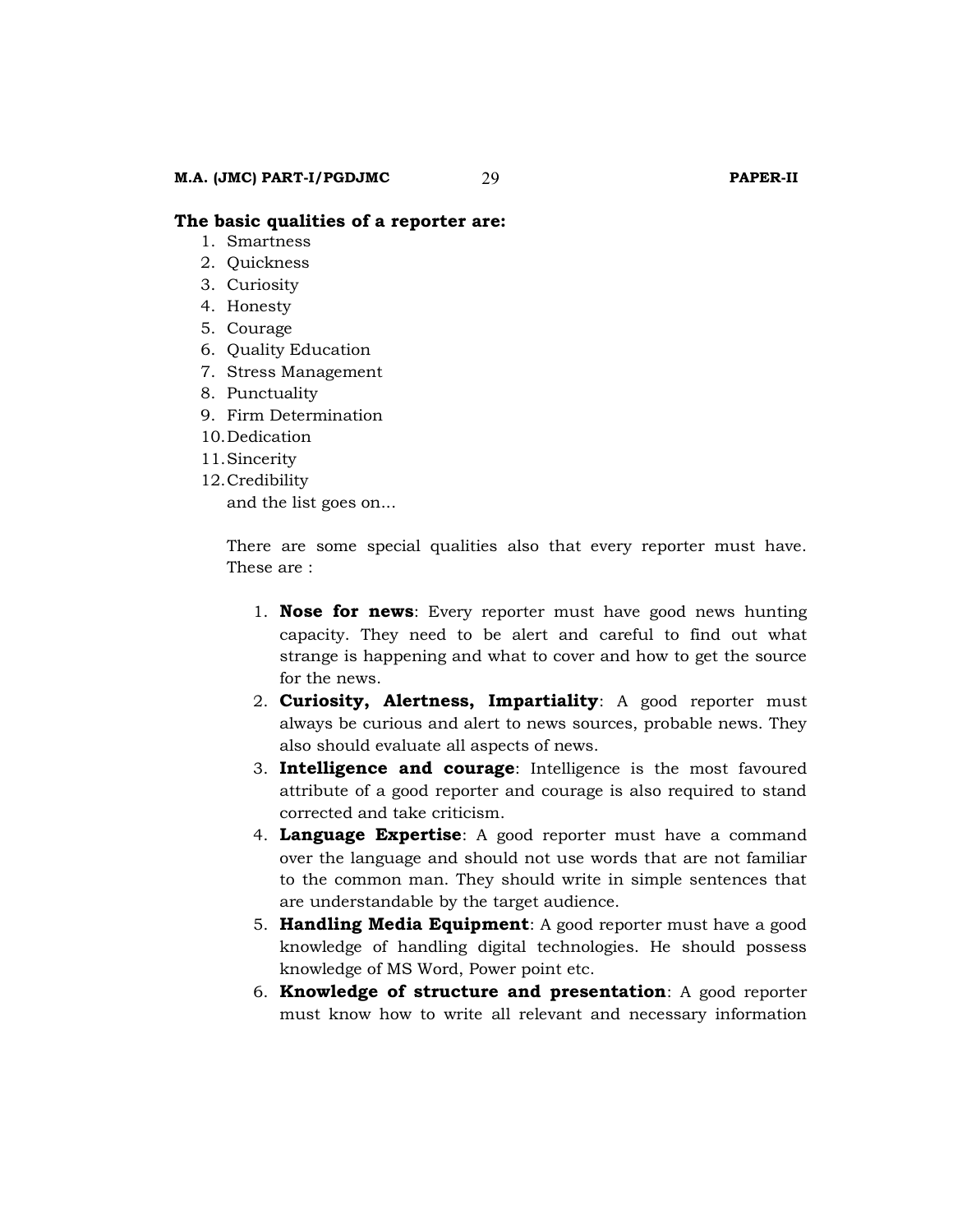and how to present them in a proper structure. He must present the facts in a simple yet effective way.

7. **Faithful and Neutral**: A good reporter must show its neutrality in every aspect. The information provided by him must be reliable, true and free from any sort of biasness. He should refrain from providing invalid and biased information.

#### **Qualities of Good writing**

A piece of information is worthless if it is not comprehended at all. That's why in print media it is writing that is essential. A good print news story ideally contains crisp and compact information. The vital components in writing are the Inverted Pyramid structure. 5 W's and 1 H i.e

-Who -What

-Where

-Why

-When

-How

Writing must follow a particular structure i.e.

- 1. Lead
- 2. Foreshadowing
- 3. Chronology
- 4. Climax

The most common style of journalistic writing used in Inverted Pyramid Style in which the most important information is given at the top , the crucial information is given in the middle and the extra information is given in the last.

#### **The principles to be followed while writing are:**

- 1. Writing should be short, simple and declarative.
- 2. Writing should be in flow, it should not sound choppy.
- 3. Sentences should not be very long.
- 4. Paragraphs should be short.
- 5. Avoid using adjectives, actions words etc.
- 6. Write in active voice.
- 7. Avoid using abbreviations and symbols.
- 8. Write Good leads.
- 9. Use simple subject Verb Object.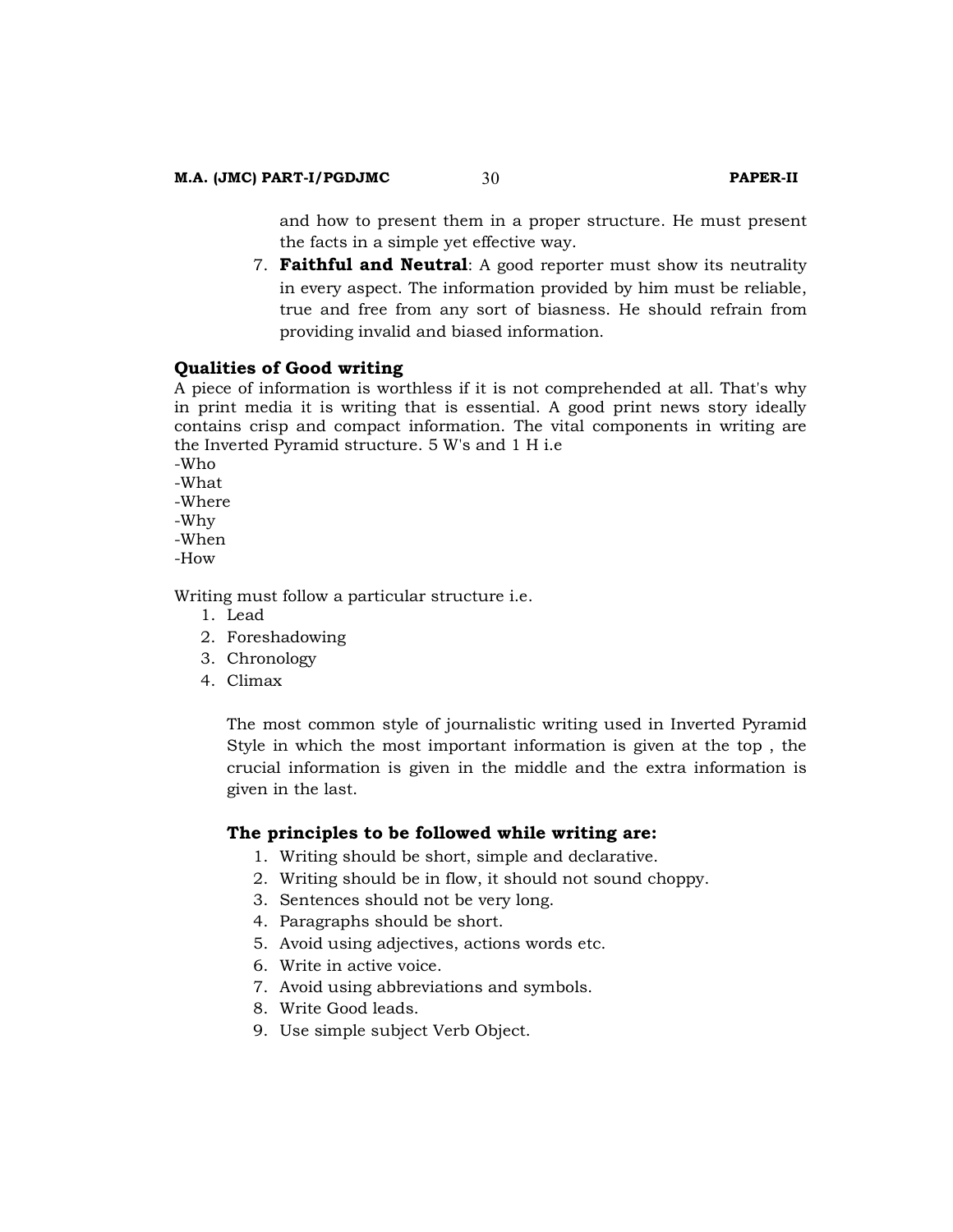10.Use correct grammar.

11.Know your audience: what they read and react to?

12.Be a trusted source.

13.Also practice not to twist the facts.

#### **MOBILE JOURNALISM**

Mobile phones have had a drastic influence on media production. This revolution has come about when smart phone turned into a powerful tool to do almost all the production-related work that was done previously by specialized equipment and computers.

This has encouraged ordinary individuals to involve in media work and emerging the phenomenon of mobile journalism, where citizens and individuals can engage in journalism work carry out a job that was supposed to be done only by journalists for a long time ago. We are talking about hundreds of thousands of people and amateurs who are making and covering news by their smart phones and contributing to journalism work.

This has become particularly apparent in relation to reporting from remote and risky areas, where journalists cannot reach easily or may not arrive on time while important events occur. This is explained with recent example of farmers protest where news reach worldwide with a single click and by sharing on Whatsapp and Instagram stories .The role of smart phones in feeding both social media and traditional media with instant photos and videos taken by protesters themselves. Thus it focuses on the role of the smart phone in facilitating the work of journalists.

# **The main factors that make smart phones powerful tools for journalists are:**

- 1. The low budget required for acquiring a smart phone compared to expensive equipment used in traditional media.
- 2. The freedom and independence that a mobile can give to a journalist.
- 3. The design aspects which provide a pocket-size tool with unsuspicious feature that make it possible to be carried and used even in areas where journalistic work is not allowed.
- 4. The ubiquity feature of mobile has helped to cover news in areas where traditional media cannot exist or cannot reach easily.
- 5. The ability of individuals to obtain a smart phone in one hand and the universal design of mobile in another hand have helped to be used in journalism work by many people with no necessary training courses.
- 6. The mobile journalism has created a good opportunity for media institutions and TV stations to expand their correspondents' network all over the countries.

Mobile journalism, as a profession too, does not come without fear. Professional videographers and photographers are worried that they will lose their job while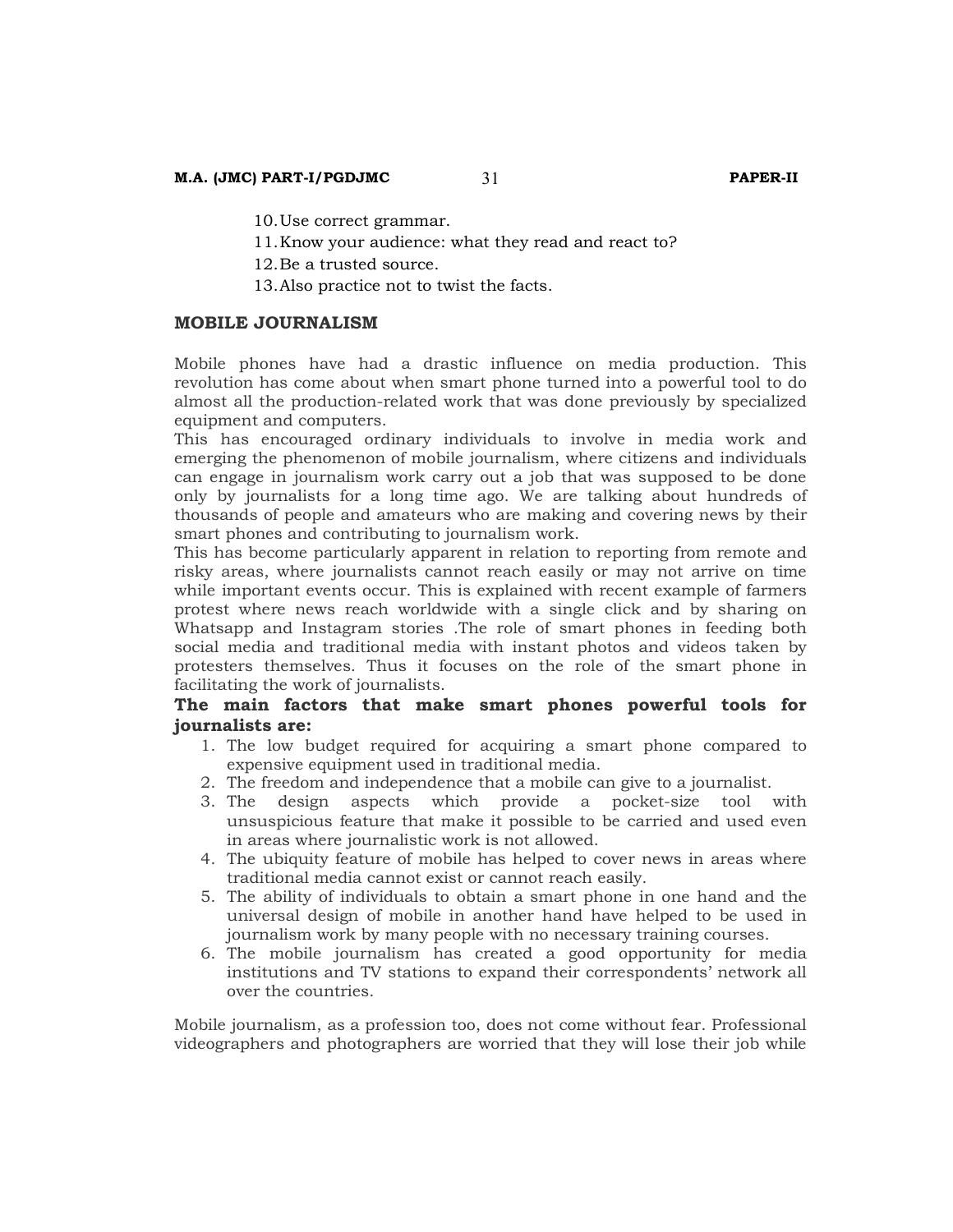news organizations are turning reporters into mobile journalists. This fear is not entirely unjustified because some organizations utilize mobile journalism for cost saving.

To conclude, it is to be said that mobile journalism is a form of digital story telling where primary device used for audio and video is a smart phone. Over the past few years, there has been a significant increase in the supply and consumption of online videos. Social media companies and media outlets seek to engage audience through videos. Mobile technology not only changes how consumers behave, it is also transforming the methods of journalist work.

### **Photo Journalism**

Photo Journalism is a form of journalism that collects images and arranges them in order to tell a story. It refers to still images. Photo journalism is defined as a telling of stories through photographs. Photo journalism is a way to educate the people about the stories that a photo journalist is covering. Sometimes a single picture is so powerful that it changes the public opinion. Photo journalism is often referred to as a form of very old journalism that was continued through the tradition of wall paintings, but now a day's photo journalism is more truthful representation of reality through photographs as compared to paintings.

Pictures represented in photo journalism have a meaning to the viewer. This meaning is further supported by a relevant caption and general description. A picture is worth more than a thousand words that draw the attention of the viewer as that picture encourages to see the story behind it. This is the story that ''sells the photograph '' and conveys the emotion attached to that particular picture. Recently we are seeing the pictures of players in Olympics that clearly depict the emotion of the player in that picture and we can easily recognize and see everything through that picture.

There are different styles of telling a story in photo journalism. Some photo journalists prefer to work on complete project rather than taking a single photograph. Thus they like to develop a story through the series of their pictures. Other photo journalist prefers to work on single image and attaching a broad sized picture to a current or hot topic happening in present time. Thus the goal of a photo journalist is to show the world a story through its pictures as a photograph is easily comprehended by a common man too who does not want to read the whole paragraph of a story.

In recent years, the role of media and news has been pretty controversial. There is a lot of turmoil regarding trust worthiness of big news outlets and their coverage of events. Photo journalism always plays a big role when it comes to news coverage. The role of photo journalism has changed a bit but it will always remain a vital part of modern news. Photo journalism also raises a concern and awareness of current global problems and presents them on a whole different platform.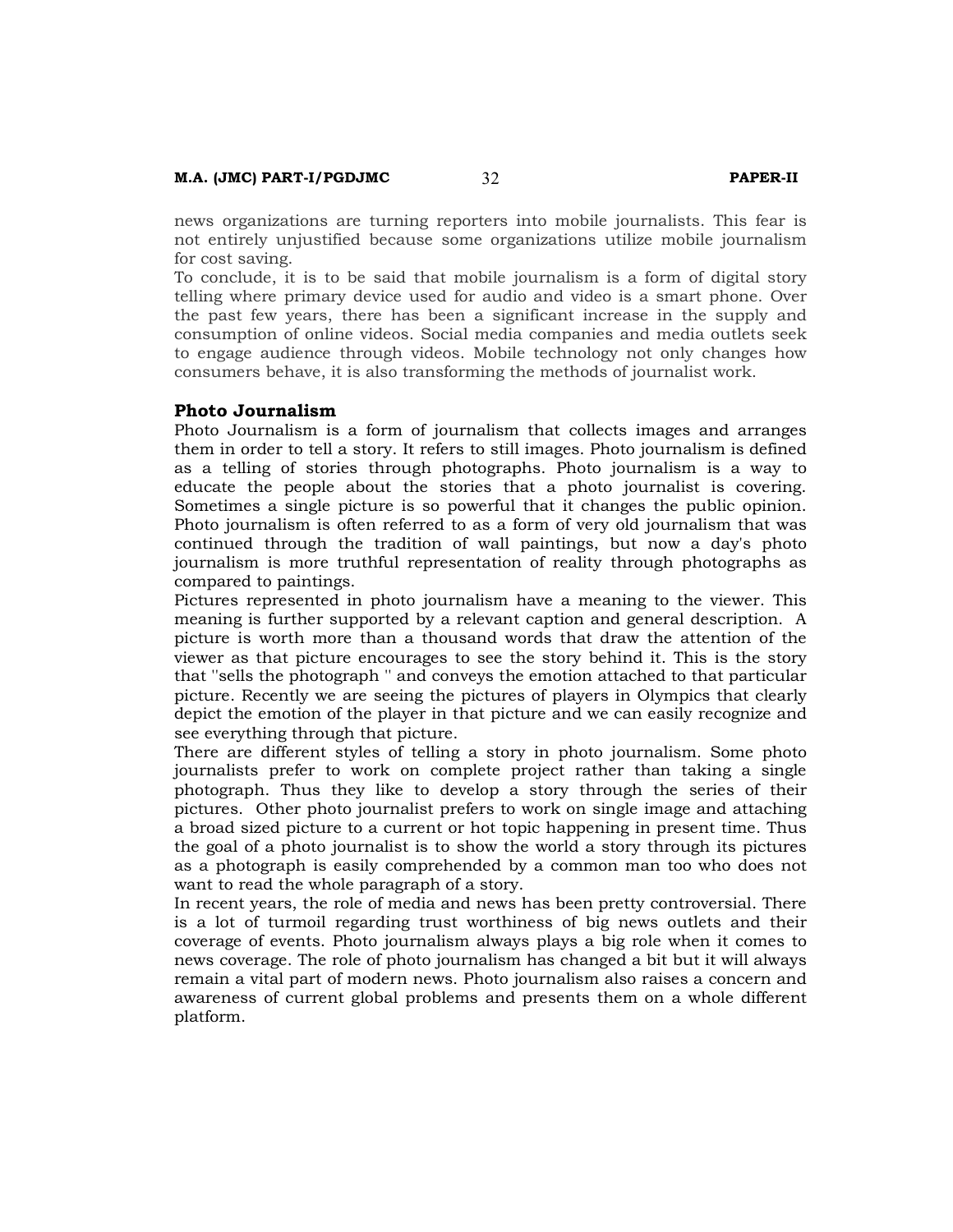#### **M.A. (JMC) PART-I/PGDJMC** 33 **PAPER-II**

It is to be said in conclusion that photo journalism is in much limelight now and it has become a medium to communicate stories through pictures. Photographs are much more direct source and are also more objective in nature. The recent trend of more sensational pictures in news does not promote the true sense of photo journalism. Photo journalists are becoming more like visual story tellers.

# **Questions**

- 1. What are the responsibilities of a Journalist?<br>2. Role of Photo Journalism in Social Media.
- 2. Role of Photo Journalism in Social Media.
- 3. Discuss the importance of Mobile Journalism.